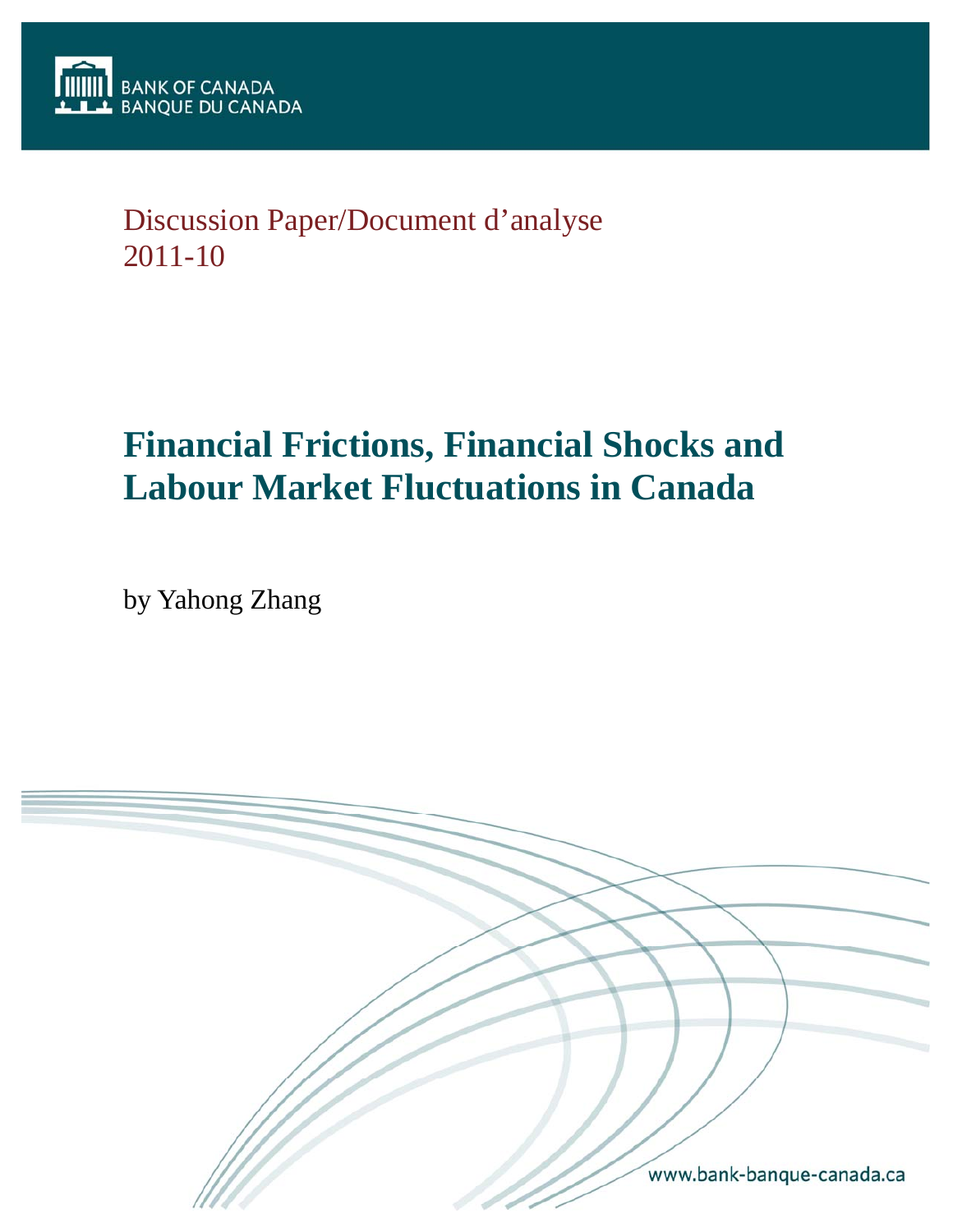Bank of Canada Discussion Paper 2011-10

December 2011

# **Financial Frictions, Financial Shocks and Labour Market Fluctuations in Canada**

**by** 

## **Yahong Zhang**

Canadian Economic Analysis Department Bank of Canada Ottawa, Ontario, Canada K1A 0G9 yzhang@bankofcanada.ca

2 No responsibility for them should be attributed to the Bank of Canada. Bank of Canada discussion papers are completed research studies on a wide variety of technical subjects relevant to central bank policy. The views expressed in this paper are those of the author.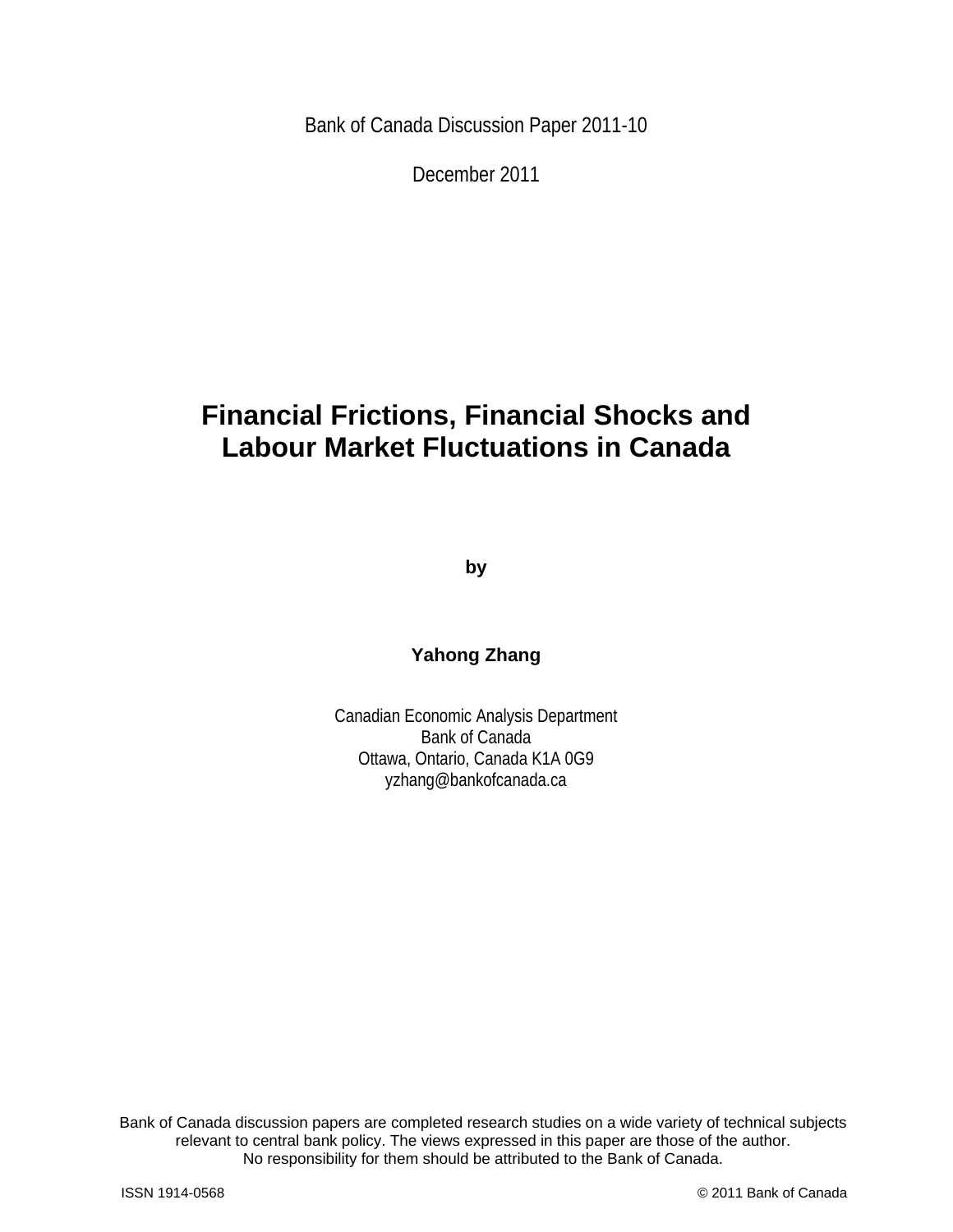# **Acknowledgements**

I thank Oleksiy Kryvtsov, Gino Cateau and Robert Amano for their helpful suggestions. I also thank Jill Ainsworth for her research assistance.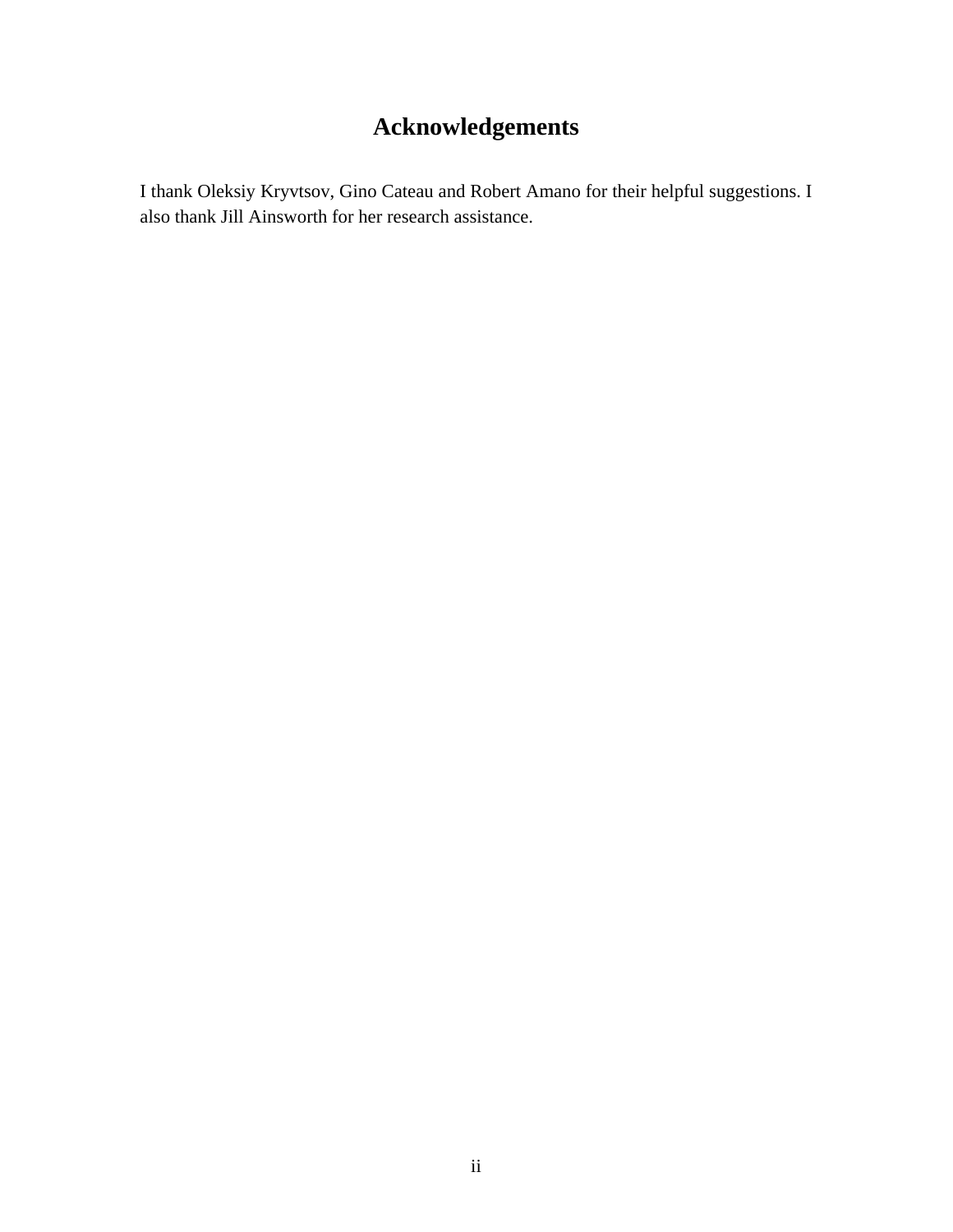## **Abstract**

What are the effects of financial market imperfections on unemployment and vacancies in Canada? The author estimates the model of Zhang  $(2011)$  – a standard monetary dynamic stochastic general-equilibrium model augmented with explicit financial and labour market frictions – with Canadian data for the period 1984Q2–2010Q4, and uses it to examine the importance of financial shocks on labour market fluctuations in Canada. She finds that the estimated value of the elasticity of external finance, the key parameter capturing financial frictions, is much higher than the value suggested in the literature. This gives rise to a larger amplification effect from the financial accelerator mechanism, which helps the model generate a more volatile labour market. The author finds that the model accounts well for the cyclical behaviour of unemployment and vacancies observed in the data. She also finds that financial shocks are one of the main sources of fluctuations in the Canadian labour market. Overall, financial shocks contribute about 30 per cent of the fluctuations in unemployment and vacancies for the Canadian economy.

*JEL classification: E32, E44, J6 Bank classification: Economic models; Financial markets; Labour markets* 

## **Résumé**

Quels effets les imperfections des marchés financiers ont-elles sur le chômage et l'offre d'emplois au Canada? À l'aide de données canadiennes allant du deuxième trimestre de 1984 au quatrième trimestre de 2010, l'auteure estime un modèle monétaire d'équilibre général dynamique et stochastique intégrant des frictions financières et un marché du travail soumis à des frictions – tiré de Zhang (2011) – afin d'examiner le rôle des chocs financiers dans les fluctuations du marché canadien du travail. La valeur qu'elle obtient pour l'élasticité du financement extérieur, le principal paramètre qui rend compte des frictions financières, est beaucoup plus élevée que celle avancée dans la littérature. Cette forte élasticité accentue l'effet d'accélérateur financier, le modèle générant ainsi plus de volatilité sur le marché du travail. L'auteure constate que le modèle reproduit bien le comportement cyclique du chômage et de l'offre d'emplois observé dans les données. D'après ses résultats, les chocs financiers sont l'une des grandes sources des variations sur le marché canadien du travail. Au total, ils expliquent environ 30 % des fluctuations du chômage et de l'offre d'emplois dans l'économie.

*Classification JEL : E32, E44, J6 Classification de la Banque : Modèles économiques; Marchés financiers; Marchés du travail*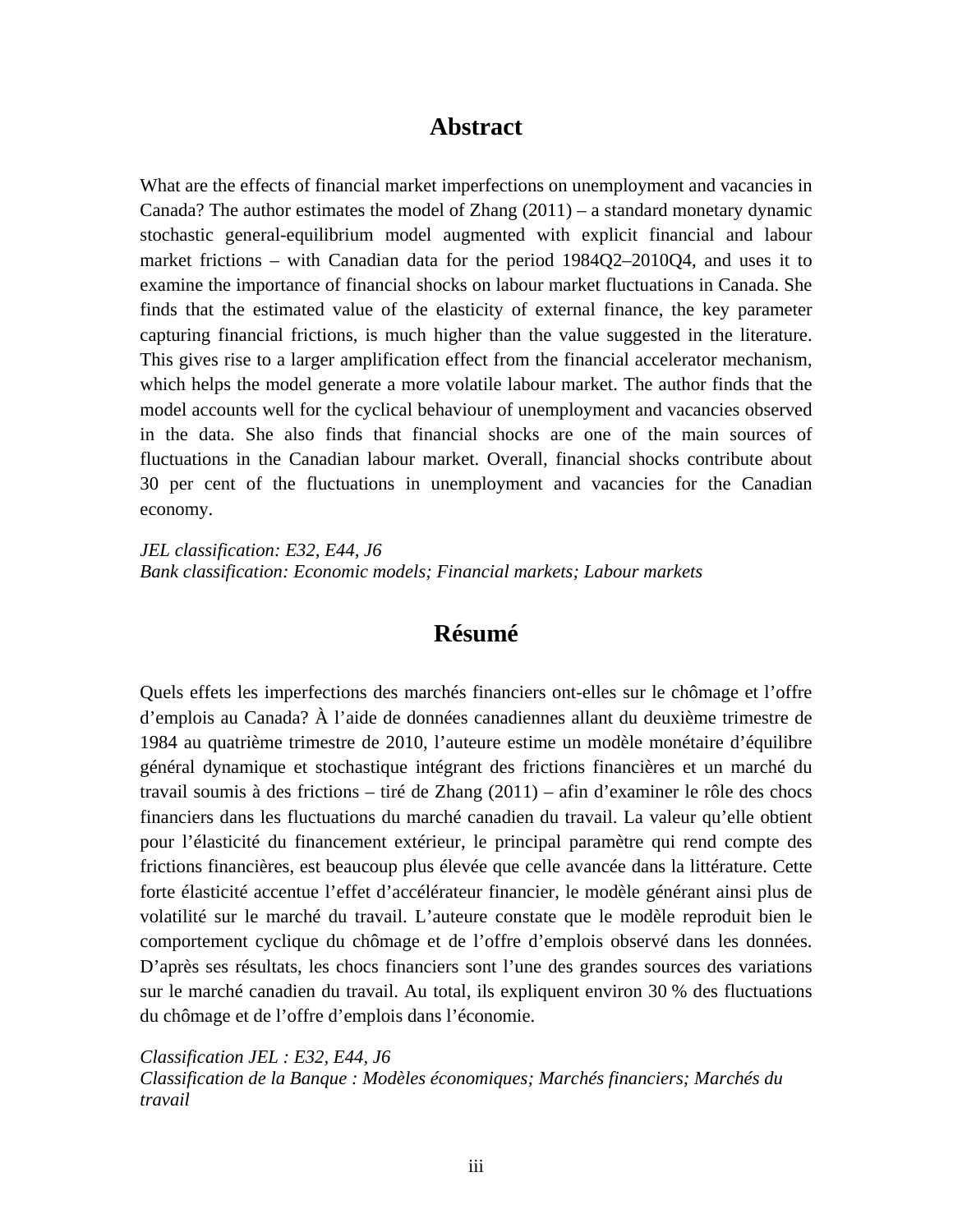## 1 Introduction

The recent financial crisis has been associated with a significant rise in the unemployment rates in both the United States and Canada. In the United States, the unemployment rate more than doubled from 4.8 per cent at the beginning of the recession to peak around 10 per cent in the last quarter of 2009. In Canada, the unemployment rate rose from 6 per cent in the last quarter of 2007 to peak at 8.5 per cent in the third quarter of 2009. A recent paper by Zhang (2011) develops and estimates a quantitative macroeconomic model that incorporates both labour and financial market frictions using U.S. time-series data from 1964Q1 to 2010Q3. She finds that the financial accelerator mechanism plays an important role in amplifying the effects of the financial shock on unemployment. Overall, the financial shock contributes around 37 per cent of the fluctuations in unemployment and vacancies in the U.S. economy.

This paper considers the Canadian case and asks: How much of the fluctuations in unemployment and vacancies in the Canadian economy can be attributed to financial factors; i.e., financial frictions and shocks? Although the recent literature has shown an increasing interest in the role of financial factors in business cycle fluctuations in medium-scale dynamic stochastic general equilibrium (DSGE) models (e.g., Bernanke, Gertler and Gilchrist 1999; Christiano, Motto and Rostagno 2007), it has largely abstracted from modelling unemployment in models where financial factors play an important role. Zhang (2011) and Christiano, Trabandt and Walentin (2007) are two recent exceptions.<sup>1</sup> Both papers model financial market frictions as in Bernanke, Gertler and Gilchrist (1999), and use a search and matching framework to model labour market frictions. In particular, both papers use the staggered wage contracting in Gertler and Trigari (2009) to model wage-setting frictions.<sup>2</sup> The key difference between Zhang (2011) and Christiano, Trabandt and Walentin (2007) is that Zhang (2011) focuses on the transmission mechanism of financial shocks to labour market activities. In particular, Zhang (2011) highlights the important role of the financial accelerator mechanism in amplifying the responses in unemployment and vacancies to financial shocks.

I start the analysis by reviewing some stylized facts about the Canadian labour market. I show that the dynamics of the Canadian labour market are similar to those observed in the United States. That is, over the cycle, while real wages are relatively rigid, both unemployment and vacancies are more volatile relative to output: unemployment is 5 times more volatile than output, and vacancies are 8 times more. To determine the extent to which financial market frictions may have contributed to fluctuations in the Canadian labour market, I estimate the model in Zhang (2011) using Canadian data from 1984Q2 to 2010Q4. $3$  In the model, unemployment rises after a negative financial shock.

 $<sup>1</sup>A$  number of studies have incorporated labour market frictions into the standard New Keynesian models; however,</sup> financial market frictions have not been considered in these models. For examples of the representative studies, see Walsh (2005); Trigari (2009); Blanchard and Galí (2007). For examples of the most recent developments in this research area, see Gertler, Sala and Trigari (2008); Galí, Smets and Wouters (2010); Ravenna and Walsh (2011).

<sup>&</sup>lt;sup>2</sup>Since the staggered wage contracting in Gertler and Trigari (2009) does not have a direct impact on ongoing worker-employer relations, it is not vulnerable to the Barro (1977) critique of sticky wages.

 $3$ Zhang (2011) uses a closed-economy model. Although Canada is a small open economy, using a closed-economy framework is still a useful exercise to generate implications for issues that do not particularly require an open-economy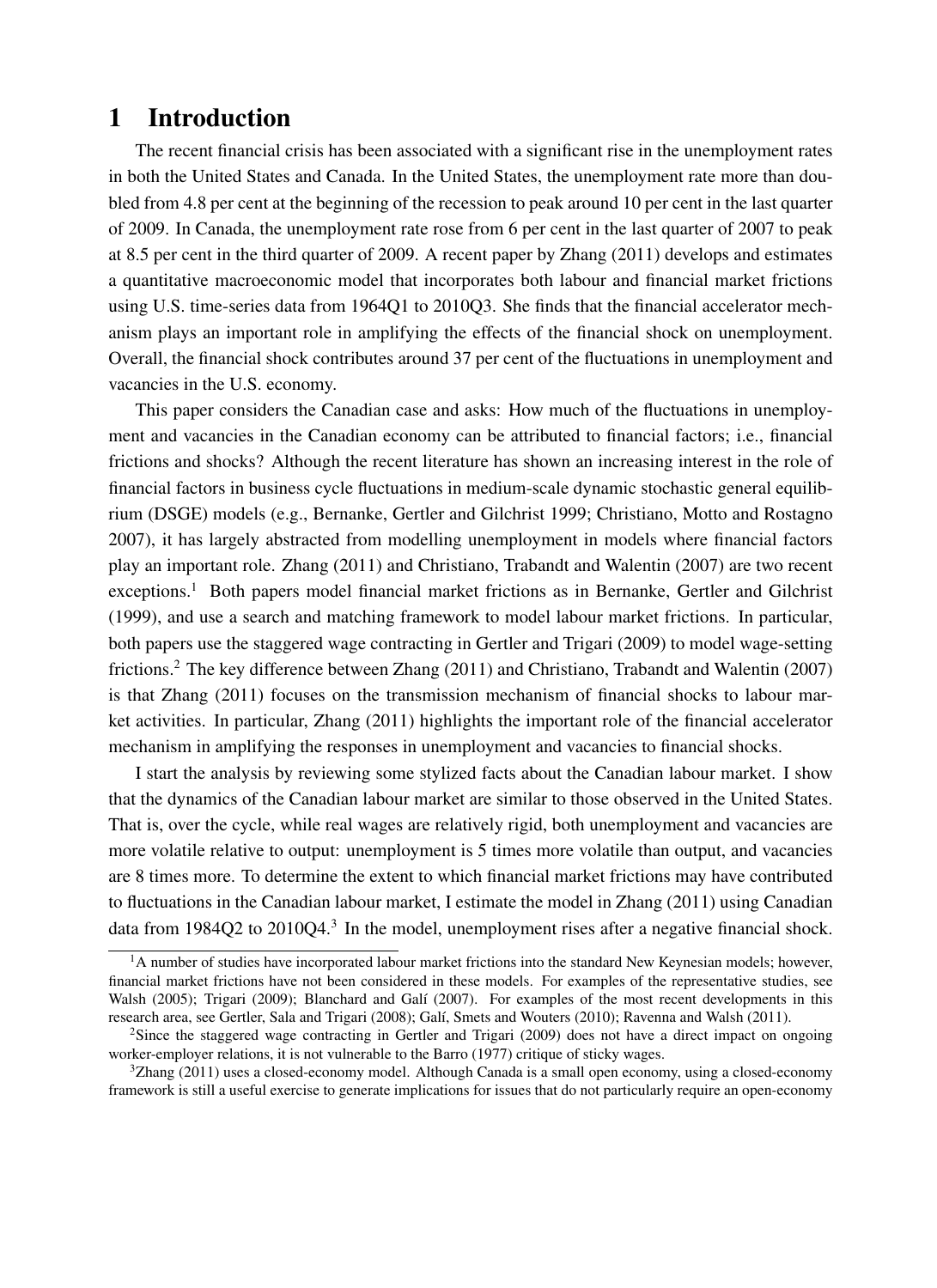The intuition is as follows: a negative financial shock reduces the entrepreneurs' net worth and worsens their balance-sheet position. Given the financial frictions in the model, the entrepreneurs will face a higher risk premium on their external finance due to the deterioration of their balancesheet position. Since external financing becomes more costly, the demand for capital declines. It is optimal for entrepreneurs to keep a constant capital labour ratio given the constant-return-to-scale aggregate production function. Thus, the demand for labour declines as well, leading firms to post fewer vacancies. The labour market becomes less tight and the likelihood of a worker finding a job decreases, leading to a rise in unemployment. Furthermore, the financial accelerator mechanism in the model amplifies the financial shock, leading to even larger fluctuations in unemployment and vacancies in the labour market.

As in Zhang (2011), I find that the estimated value for the elasticity of external finance, the key parameter capturing financial frictions, is much higher than the value suggested in the literature. This results in a larger amplification effect from the financial accelerator mechanism, which helps the model generate a more volatile labour market. Similar to the results in Zhang (2011) for the U.S. economy, I find that the model matches the aggregate volatility in the data for the Canadian economy reasonably well. In particular, the model is able to generate highly volatile unemployment and vacancies, and a relatively rigid real wage. The results suggest that financial shock is one of the main sources of fluctuations in the Canadian labour market: approximately 30 per cent of the variability in unemployment and vacancies can be attributed to financial shock. To further identify the role of financial factors (financial frictions and shocks) in the labour market fluctuations, I exclude the financial shock and re-estimate the model without using any financial data. I find that the estimated degree of financial market frictions is much lower, and the model accounts poorly for the dynamics of unemployment and vacancies.

The paper is organized as follows. In the next section, I document the cyclical features of the Canadian labour market. In section 3, I describe the model, and in section 4 I discuss the data and estimation strategy. In section 5, I present the estimation results and discuss the effects of financial shocks and frictions on the Canadian labour market. In section 6, I conduct robustness checks. In section 7 I offer some concluding remarks.

# 2 Cyclical Behaviour of Unemployment and Vacancies in Canada

In this section, I briefly document the movements of the main variables in the Canadian labour market: unemployment, job vacancies and real wages. Most of the data are taken from Statistics Canada. The unemployment rate is defined as the fraction of the population in the labour force who are able to work, actively seeking jobs, and yet not working. For vacancies, the conventional measure is the help-wanted index from ads in major newspapers. Statistics Canada's help-wanted index covers the period from 1981 to 2003. However, firms rely increasingly on the Internet to

structure. For example, Clarida, Galí and Gertler (2001) argue that, under certain conditions, the optimal monetary policy design problem for a small open economy is isomorphic to that for a closed economy. For recent examples of using a closed-economy DSGE model for the Canadian economy, see Dib (2003), and Covas and Zhang (2010).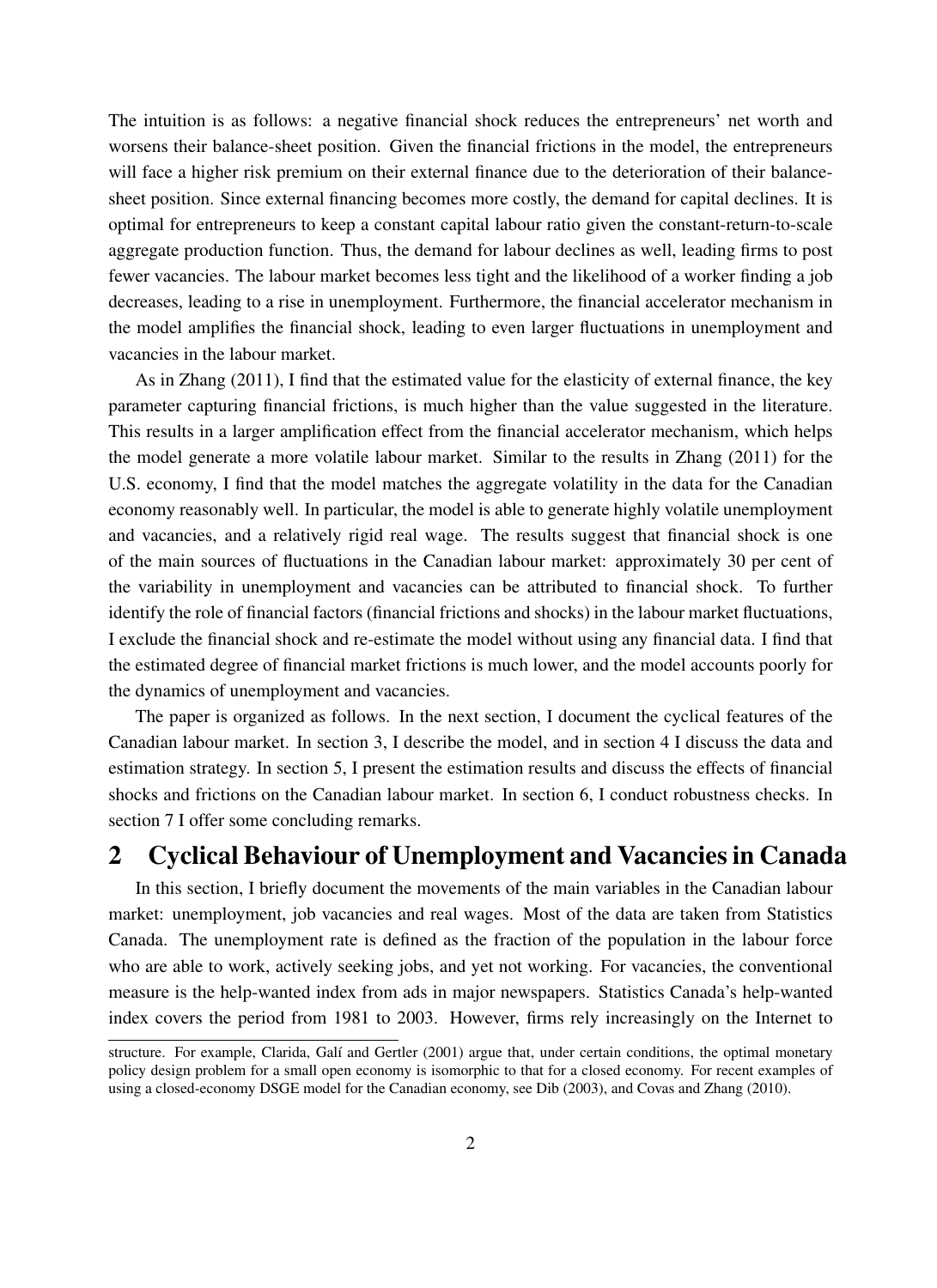post their vacancies, and Statistics Canada stopped compiling the help-wanted index in 2003 as it became less useful. Currently, the only available data for the help-wanted index are from the Conference Board of Canada. Their help-wanted index is based on the seasonally adjusted number of new, unduplicated jobs posted online during the month across 79 Canadian job-posting websites. Therefore, in this paper, the vacancy data from 1984Q2 to 2003Q1 are from Statistics Canada, and the data from 2005Q4 to 2010Q3 are from the Conference Board of Canada.<sup>4</sup> For real wages, I use hourly total compensation for the business sector. All the series are logged and detrended using a Hodrick-Prescott (HP) filter with the smoothing parameter set to 1600.

Figure 1 shows the cyclical components of unemployment, vacancies and real wages. Output is added for comparison.<sup>5</sup> Compared to output, unemployment and vacancies are much more volatile, while real wages are relatively rigid. Unemployment and vacancies are negatively correlated: unemployment is countercyclical, while vacancies are procyclical. Table 1 quantifies what is evident in Figure 1. The first row of Table 1 reports the relative standard deviations (compared to output) of the key labour market variables. Unemployment is 5 times more volatile than output, vacancies are 8 times more, and the volatility of real wages is slightly less than that of output. The lower panel in Table 1 provides the correlation matrix. Vacancies are procyclical with a correlation coefficient of 0.87, while unemployment is countercyclical with a correlation coefficient of -0.85. The correlation coefficient for real wages and output is 0.03, suggesting that wages are acyclical. The data also show that unemployment and vacancies are negatively correlated with a correlation coefficient of  $-0.85^{6}$ 

|                    |                  | U | w    | V       | U       |
|--------------------|------------------|---|------|---------|---------|
| Standard deviation |                  |   | 0.88 | 9.65    | 5.59    |
| Correlation matrix | $\boldsymbol{u}$ |   | 0.03 | 0.87    | $-0.85$ |
|                    | $\eta$           |   |      | $-0.27$ | 0.03    |
|                    | $\eta$           |   |      |         | $-0.85$ |
|                    | II.              |   |      |         |         |

Table 1: Summary Statistics: Quarterly Data, Canada, 1984–2010

## 3 The Model

Since the model is taken from Zhang (2011), in this section I provide only an overview of the model. Zhang (2011) considers an economy populated by a representative household, retailers, entrepreneurs, capital producers and employment agencies. In addition, there is a government in

<sup>&</sup>lt;sup>4</sup>Note that there are no vacancy data available between 2003Q2 and 2005Q3.

<sup>5</sup>Output is measured by real GDP, which is also logged and detrended using an HP filter with the smoothing parameter set to 1600.

<sup>&</sup>lt;sup>6</sup>Table 1 is based on the data from 1984 to 2010. However, the values related to vacancies (the standard deviation of vacancies, the correlation coefficient of vacancy and output, vacancy and unemployment, and vacancy and real wages) are computed using data from 1984–2003.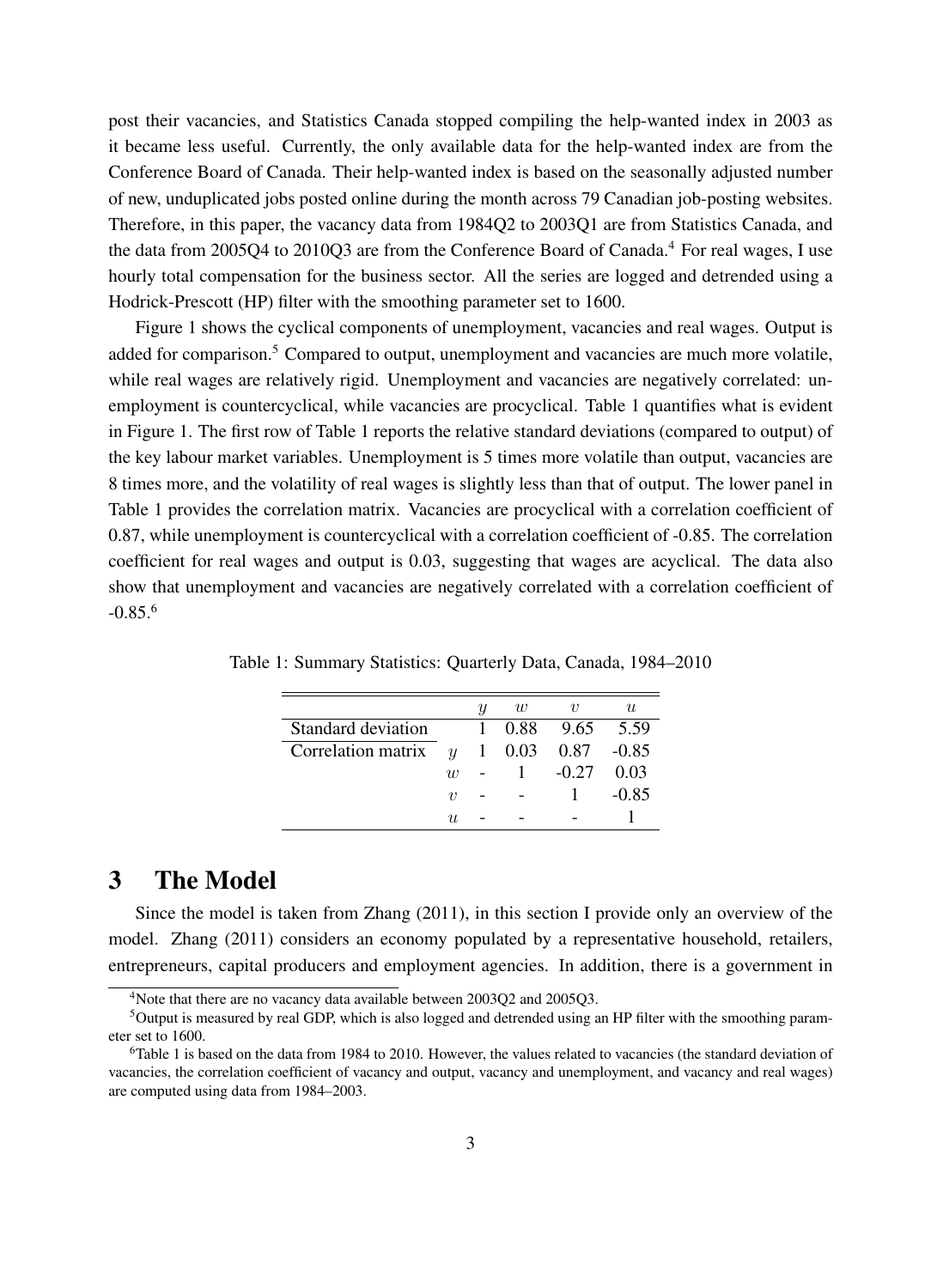the model that balances the budget, and a central bank that implements a simple interest rate rule. In what follows, I briefly describe the role of each agent in the model.

### 3.1 Household

Each member in the household consumes, holds nominal bonds  $B_t$ , receives dividends from retailers  $\Pi_t$ , and pays taxes  $T_t$ . At time t, a fraction of household members are employed  $(n_t)$ , and a fraction of household members are unemployed ( $u_t = 1 - n_t$ ). The employed family members earn nominal wages  $w_t^n$ . The unemployed members receive unemployment benefits  $\bar{b}_t$ . Following Andolfatto (1996) and Merz (1995), family members are assumed to be perfectly insured against the risk of being unemployed, and thus consumption is the same for each family member. The budget constraint for the representative household is

$$
c_t \le \frac{w_t^n}{p_t} n_t + \bar{b}_t (1 - n_t) + \Pi_t - T_t + \frac{B_t - r_{t-1}^n B_{t-1}}{p_t},
$$
\n(1)

where  $w_t^n$  is determined by Nash bargaining between employment agencies and workers, and the labour supply  $n_t$  is determined by a search and match process.

The representative household maximizes lifetime utility subject to equation (1),

$$
E_0\sum_{t=0}^{\infty}\beta^t u(c_t).
$$

The first-order condition for consumption is

$$
\frac{e_t}{c_t} \frac{1}{r_t^n} = \beta E_t \left[ \frac{e_{t+1}}{c_{t+1}} \frac{p_t}{p_{t+1}} \right],
$$

where  $e_t$  is a preference shock that follows

$$
\log e_t = \rho_e \log e_{t-1} + \epsilon_t^e, \quad \epsilon_t^e \sim i.i.d. N(0, \sigma_{\epsilon^e}^2).
$$

#### 3.2 Entrepreneurs

Following Bernanke, Gertler and Gilchrist (1999), entrepreneurs are risk-neutral and have a finite life. At each period  $t$ , entrepreneurs use capital and labour services to produce wholesale goods by using a Cobb-Douglas technology. Entrepreneurs purchase capital at price  $q_t$  from capital producers, using both the entrepreneurs' own net worth and bank loans. Entrepreneurs experience idiosyncratic shocks, which can lead them to default; however, only entrepreneurs observe the realization of the idiosyncratic shocks. Given this asymmetric information problem between entrepreneurs and banks, the optimal loan contract in Bernanke, Gertler and Gilchrist (1999) is such that entrepreneurs pay a risk premium on loans. This external finance premium,  $s(.)$ , depends on an entrepreneur's balance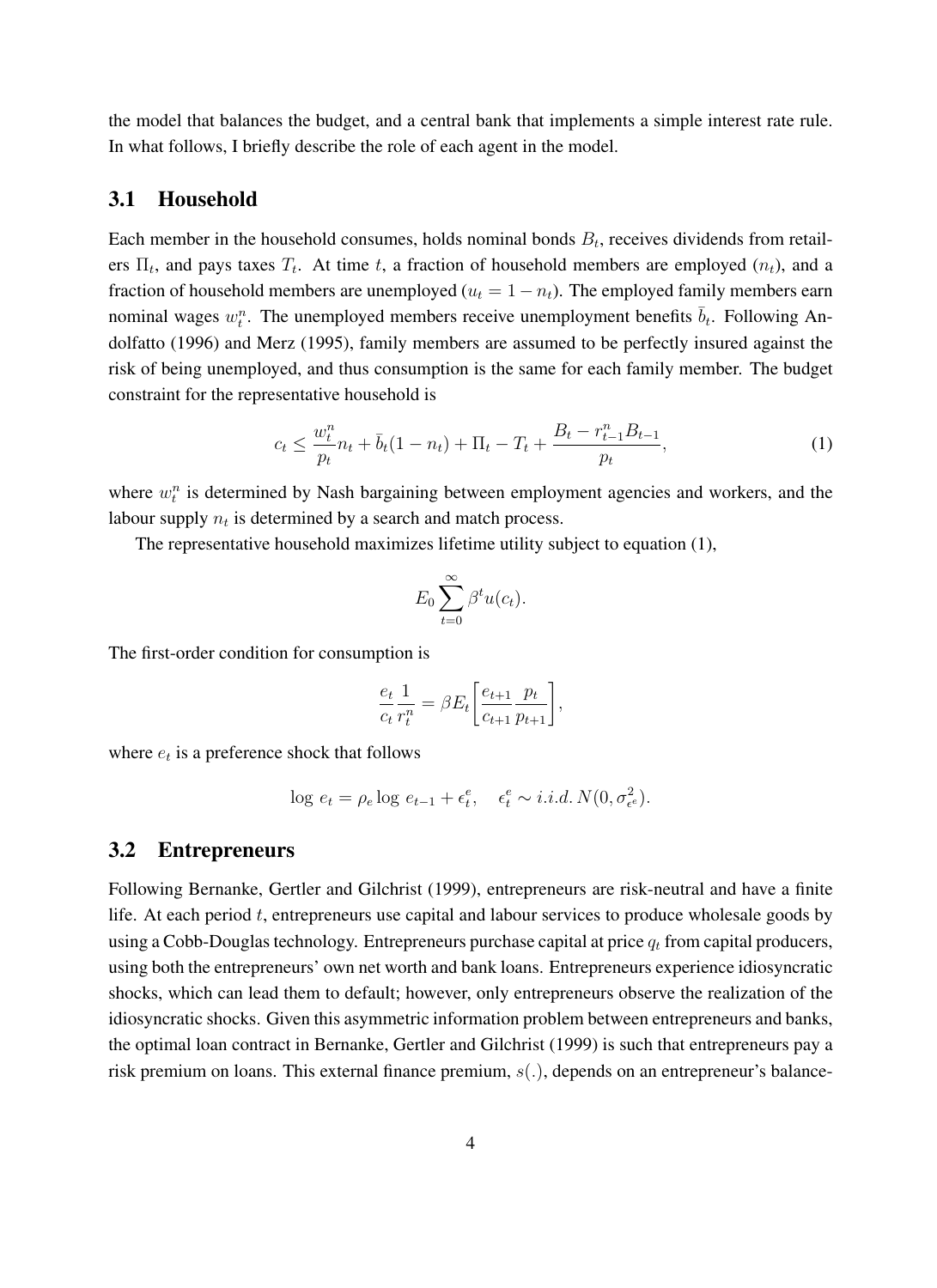sheet position, and at the aggregate level it can be characterized by

$$
s_t = s\left(\frac{q_t k_{t+1}}{N_{t+1}}\right),\tag{2}
$$

where  $s'(.) > 0$  and  $s(1) = 1$ ,  $k_{t+1}$  is capital demand for the entrepreneur sector, and  $N_{t+1}$  is its net worth. Equation (2) expresses that the external finance premium increases with leverage, or decreases with the share of an entrepreneur's capital investment that is financed by the entrepreneur's own net worth.

Given the financial market imperfections, the aggregate capital is determined by the aggregate demand curve for capital,

$$
E_t r_{t+1}^k = \frac{E_t[p_{t+1}^w \alpha_{k+1}^{y_{t+1}} + q_{t+1}(1-\delta)]}{q_t},
$$

and the aggregate capital supply curve  $E_t r_{t+1}^k = s_t r_t^n E_t$  $\left[\frac{p_t}{p_{t+1}}\right]$ . The aggregate net worth is given by

$$
N_{t+1} = \eta^{e} \gamma_t (r_t^k q_{t-1} k_t - \frac{r_{t-1}^n s_{t-1}}{1 + \pi_t} b_{t-1}),
$$

where  $\eta^e$  is the survival rate of entrepreneurs. The aggregate net worth of entrepreneurs at the end of period t,  $N_{t+1}$ , is the sum of equity held by entrepreneurs surviving from period  $t-1$ .  $\gamma_t$  is a financial wealth shock, an exogenous shock to the survival probability of entrepreneurs, which follows an  $AR(1)$  process:

$$
\log \gamma_t = \rho_\gamma \log \gamma_{t-1} + \epsilon_t^\gamma, \quad \epsilon_t^\gamma \sim i.i.d. N(0, \sigma_{\epsilon^2}^2).
$$

The aggregate demand for labour services is relatively simple. Given that the aggregate production function is constant returns to scale,

$$
y_t = k_t^{\alpha} (z_t l_t)^{1-\alpha},
$$

the aggregate labour demand equation can be written as

$$
p_t^w (1 - \alpha) \frac{y_t}{l_t} = p_t^l,
$$

where  $l_t$  is the labour services supplied by employment agencies,  $(1 - \alpha) \frac{y_t}{l_t}$  $\frac{y_t}{l_t}$  is the marginal product of labour services,  $p_t^w$  is the relative price for wholesale goods and  $p_t^l$  is the relative price for labour services.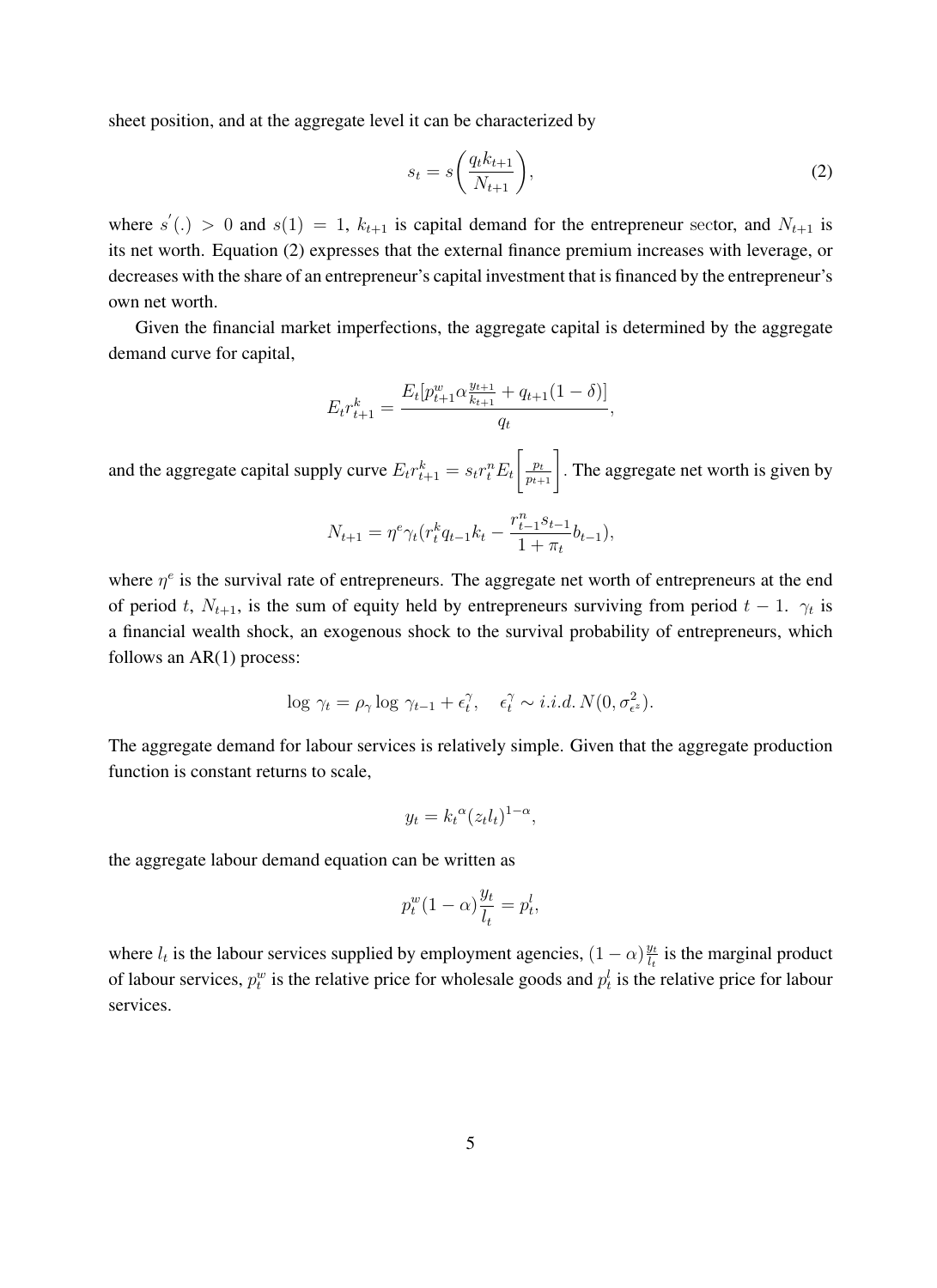#### 3.3 Employment agencies

Employment agencies act as intermediaries between the representative household (who supply labour) and entrepreneurs (who demand labour). The labour market is modelled using a standard search model. On the one hand, the employment agencies post vacancies, bargaining wages with workers; on the other hand, these agencies combine labour supplied by households into homogeneous labour services  $n_t = \int n_t(i)di$  and supply them to entrepreneurs at a competitive price  $p_t^l$ . This leaves the equilibrium conditions associated with the production of wholesale goods unaffected, even though the labour market is frictional.

The basic model features of the employment agencies are as follows. At the beginning of period t, each employment agency i posts  $v_t(i)$  vacancies to attract new workers, and employs  $n_t(i)$ workers. The total number of vacancies and the number of employed workers are  $v_t = \int v_t(i)di$ and  $n_t = \int n_t(i)di$ . The number of unemployed workers at the beginning of period t is

$$
u_t = 1 - n_t.
$$

The number of new hires  $m_t$  is governed by a standard Cobb-Douglas aggregate matching technology:

$$
m_t = \mu_m u_t^{\sigma_m} v_t^{1-\sigma_m}.
$$

For an employment agency, the value of adding another worker at time  $t$  is the price of selling one unit of labour service  $p_t^l$ , minus the wage cost  $\frac{w_t^n(i)}{p_t}$  $\frac{n_t(i)}{p_t}$  and vacancy costs  $\frac{\kappa}{2}x_t(i)^2$ , plus the continuation value of the filled vacancy:

$$
J_t(i) = p_t^l - \frac{w_t^n(i)}{p_t} - \frac{\kappa}{2} x_t(i)^2 + (\rho + x_t(i))\beta E_t \Lambda_{t,t+1} J_{t+1}(i),
$$

where  $x_t(i)$  is the hiring rate for employment agency i, and  $\rho$  is the probability of a match that survives to the next period. The value of employment for a new worker at employment agency  $i$  at time t,  $V_t(i)$ , is

$$
V_t(i) = w_t(i) + \beta E_t \Lambda_{t,t+1} [\rho V_{t+1}(i) + (1 - \rho) U_{t+1}],
$$

where  $w_t(i)$  is the real wage. The value of unemployment,  $U_t$  is

$$
U_t = \bar{b} + \beta E_t \Lambda_{t,t+1} [s_{t+1}^l V_{t+1} + (1 - s_{t+1}^l) U_{t+1}],
$$

where  $\bar{b}$  is the unemployment benefit,  $s_{t+1}^l$  is the probability of being employed versus unemployed next period, and  $V_t$  is the average value of employment for a new worker at time  $t$ <sup>7</sup>. The workers' surplus for having a job at employment agency i,  $H_t(i)$ , is

$$
H_t(i) = V_t(i) - U_t.
$$

<sup>&</sup>lt;sup>7</sup>See Gertler and Trigari (2009) for details about the average value of employment.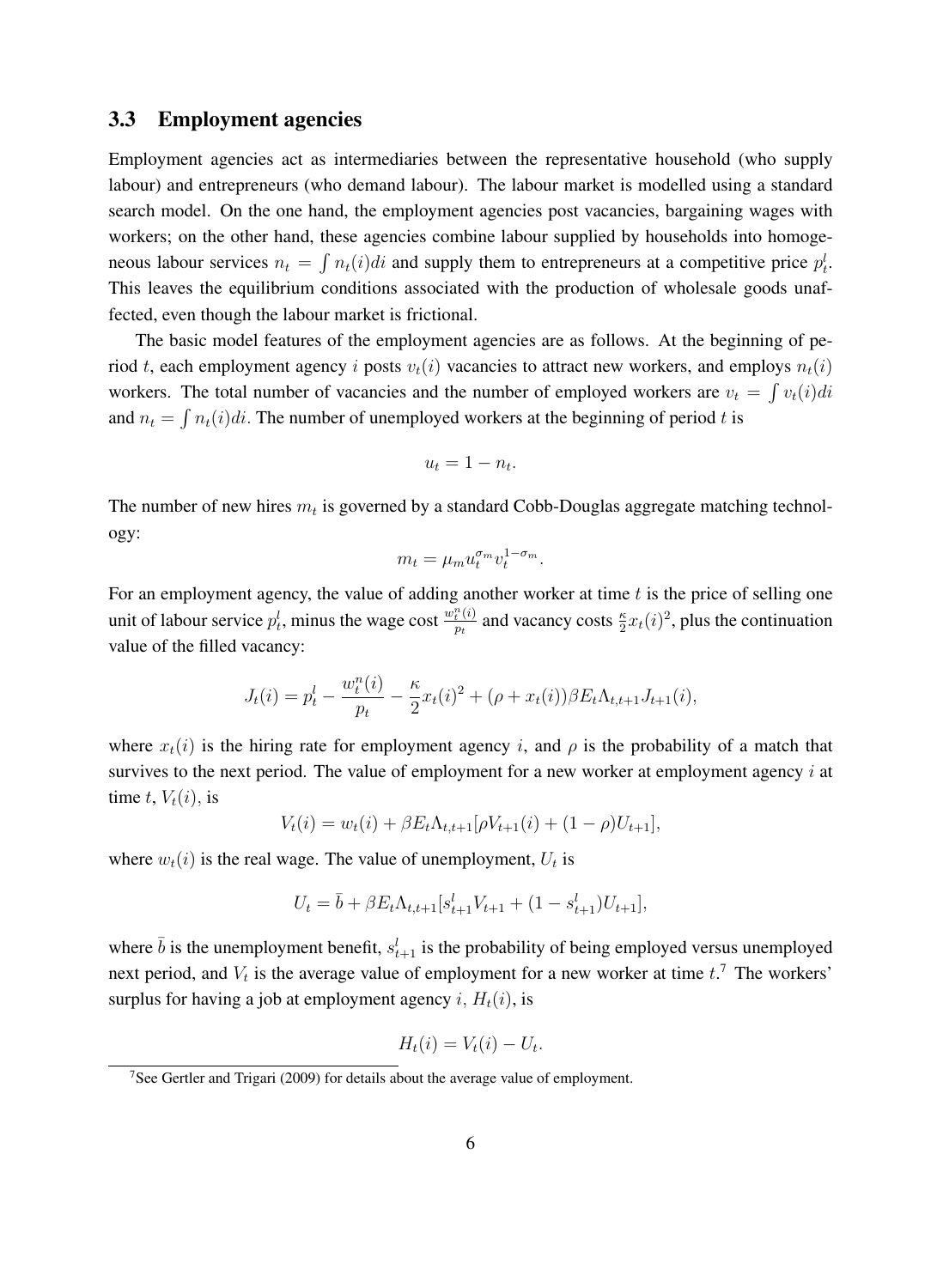Employment agencies and workers negotiate a nominal wage  $w_t^n(i)$  to maximize the joint product of the workers' surplus  $H_t(i)$  and the employment agencies' surplus  $J_t(i)$ . However, every period, each employment agency has only a fixed probability  $1 - \lambda$  to negotiate with workers. Thus, the Nash bargaining problem between employment agencies and workers is

$$
\max H_t(i)^{\eta} J_t(i)^{1-\eta},
$$

s.t.

$$
w_t^n(i) = w_t^{n*}
$$
 with probability  $1 - \lambda$   
=  $w_{t-1}^n \pi$  with probability  $\lambda$ ,

where  $\pi$  is the steady-state inflation rate. The equation for the real wage  $w_t^*$  derived from this staggered contracting is

$$
\Delta_t w_t^* = \eta(p_t^l + \frac{\kappa}{2} x_t^2(i)) + (1 - \eta)(\bar{b} + s_{t+1}\beta \Lambda_{t,t+1} H_{t+s+1}) \n+ \lambda \rho \beta E_t \Lambda_{t,t+1} \Delta_{t+1} w_{t+1}^*.
$$
\n(3)

The first term of equation (3) is the worker's contribution to the match, and the second is the worker's opportunity cost. These are conventional components for Nash bargaining solutions for wages. The third term is from the staggered multi-period contracting. Finally, the aggregate real wage  $w_t$  can be expressed as

$$
w_t = (1 - \lambda)w_t^* + \lambda \pi \frac{1}{\pi_t} w_{t-1}.
$$

### 3.4 Capital producers

Capital production is assumed to be subject to an investment-specific shock,  $\tau_t$ . Capital producers purchase the final goods from retailers as investment goods,  $i_t$ , and produce efficient investment goods,  $\tau_t i_t$ , where  $\tau_t$  follows

$$
\log \tau_t = \rho_x \log \tau_{t-1} + \epsilon_t^{\tau}, \epsilon_t^{\tau} \sim i.i.d.N(0, \sigma_{\epsilon^{\tau}}^2).
$$

Capital producers are also subject to a quadratic capital adjustment cost,  $\frac{\xi}{2}(\frac{i_t}{k_t})$  $\frac{i_t}{k_t} - \delta)^2 k_t$ . The profit of capital producers is thus given by

$$
\Pi_t^k = E_t \bigg[ q_t \tau_t i_t - i_t - \frac{\xi}{2} \bigg( \frac{i_t}{k_t} - \delta \bigg)^2 k_t \bigg].
$$

### 3.5 Retailers

Retailers buy wholesale goods from entrepreneurs and produce a good of variety j. Let  $y_t(j)$  be the retail good sold by retailer j to households and let  $p_t(j)$  be its nominal price. The final good,  $y_t$ , is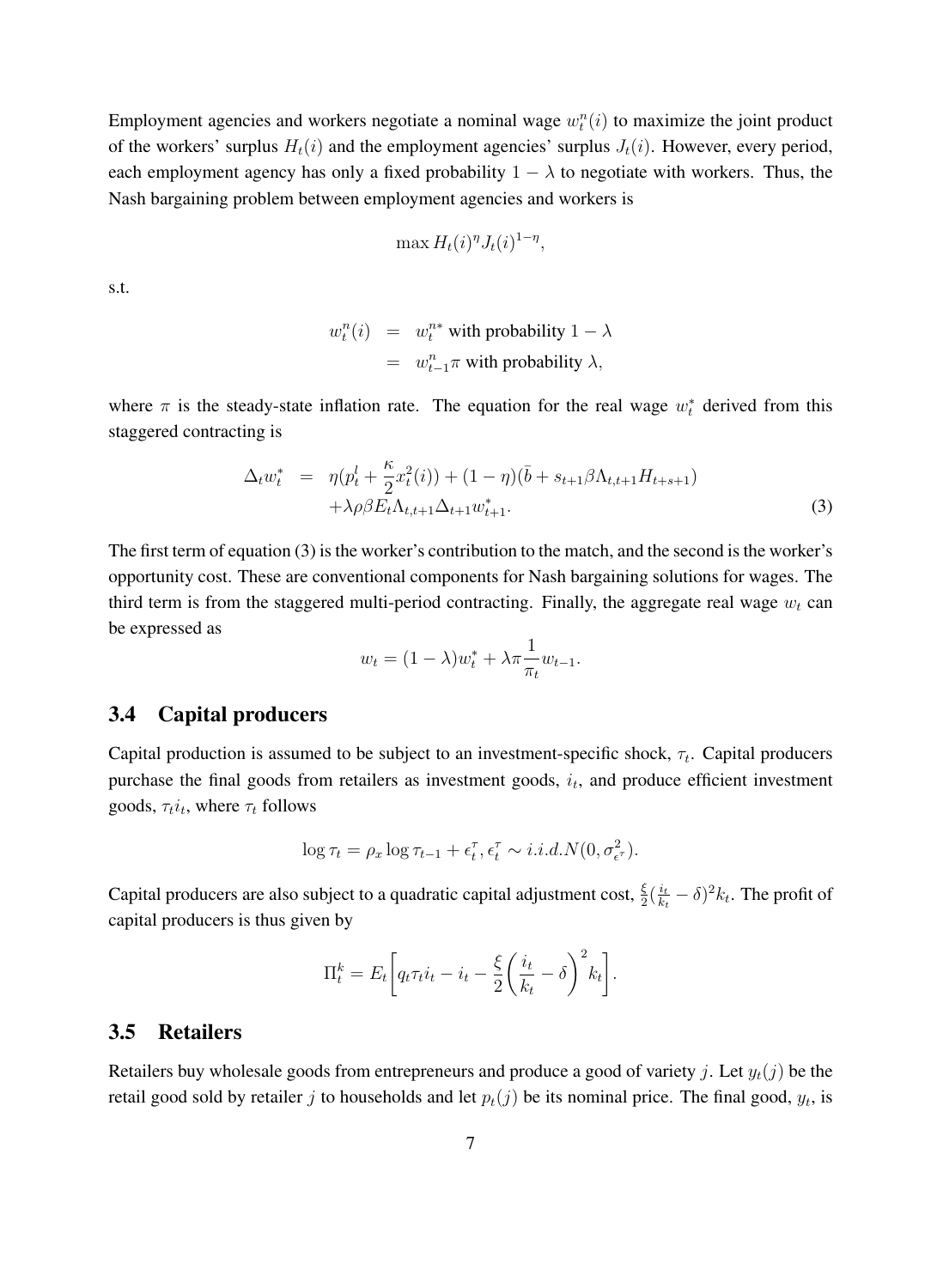the composite of individual retail goods,

$$
y_t = \left[ \int_0^1 y_t(j)^{\frac{\varepsilon - 1}{\varepsilon}} dj \right]^{\frac{\varepsilon}{\varepsilon - 1}}.
$$

The price index that minimizes the household's expenditure is

$$
p_t = \left[ \int_0^1 p_t(j)^{1-\varepsilon} dj \right]^{\frac{1}{1-\varepsilon}}.
$$

Following Calvo (1983), in each period, only a fraction  $1 - \nu$  of retailers reset their prices, while the remaining retailers keep their prices unchanged. The retailer chooses  $p_t(j)$  to maximize its expected real total profit over the periods during which its prices remain fixed:

$$
E_t \sum_{i=0}^{\infty} \nu \Delta_{i,t+i}^p \left[ \left( \frac{p_t(j)}{p_{t+i}} \right) y_{t+i}(j) - mc_{t+i} y_{t+i}(j) \right],
$$

where  $mc<sub>t</sub>$  is the real marginal cost, which is the price of wholesale goods relative to the price of final goods  $(p_{w,t}/p_t)$ , and  $\Delta_{t,i}^p \equiv \beta^i c_{t+i}/c_t$  is the stochastic discount factor. Let  $p_t^*$  be the optimal price chosen by all firms adjusting at time  $t$ . The first-order condition is:

$$
p_t^* = \left(\frac{\varepsilon}{\varepsilon - 1}\right) \frac{E_t \sum_{i=0}^{\infty} \nu^i \Delta_{i, t+i}^p mc_{t+1} y_{t+i} (\frac{1}{p_{t+i}})^{-\varepsilon}}{E_t \sum_{i=0}^{\infty} \nu^i \Delta_{i, t+i}^p y_{t+i} (\frac{1}{p_{t+i}})^{1-\varepsilon}}.
$$

The aggregate price evolves according to:

$$
p_t = [\nu p_{t-1}^{1-\varepsilon} + (1-\nu)(p_t^*)^{1-\varepsilon}]^{\frac{1}{1-\varepsilon}}.
$$

#### 3.6 Government

The government is assumed to balance its budget,

$$
g_t = T_t,
$$

where  $g_t$  follows an AR(1) process,

$$
\log g_t = (1 - \rho_x) \log g_{ss} + \rho_x \log g_{t-1} + \epsilon_t^g, \epsilon_t^g \sim i.i.d.N(0, \sigma_{\epsilon^g}^2).
$$

#### 3.7 Monetary policy rules

The central bank adjusts the nominal interest rate  $r_t^n$  according to a simple interest rate rule:

$$
\frac{r^n_t}{r^n}=(\frac{r^n_{t-1}}{r^n})^{\rho_r}((\frac{\pi_t}{\pi})^{\rho_{\pi}}(\frac{y_t}{y})^{\rho_y})^{1-\rho_r}e^{\epsilon_t^m},
$$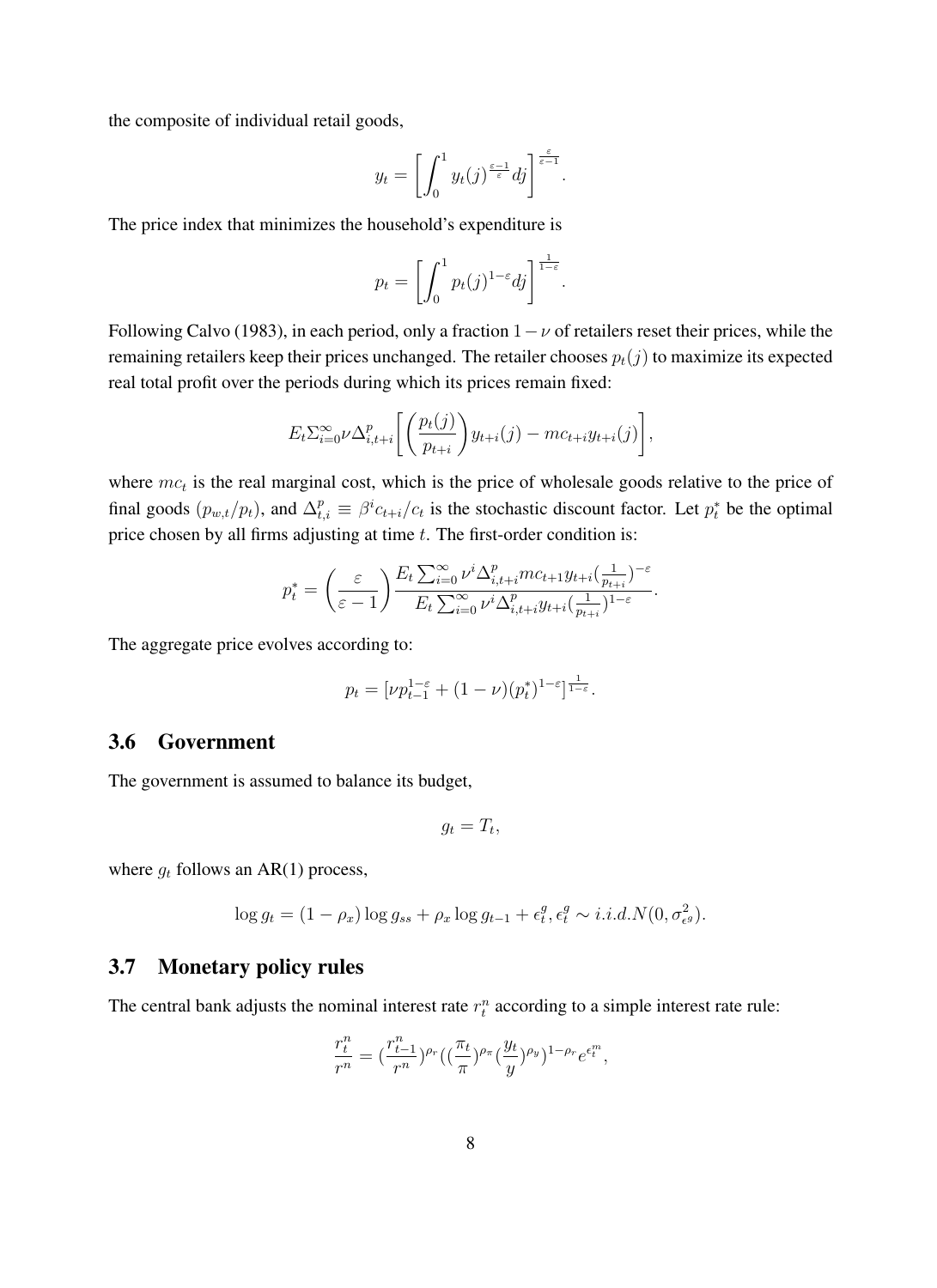where  $r^n$ ,  $\pi$  and y are the steady-state values of  $r_t^n$ ,  $\pi_t$  and  $y_t$ , and  $\varepsilon_t^m$  is a monetary policy shock that follows

$$
\varepsilon_t^m \sim i.i.d.\, N(0,\sigma_{\varepsilon^m}).
$$

 $\rho_{\pi}$ ,  $\rho_{\nu}$  and  $\rho_{r}$  are policy coefficients chosen by the central bank.

### 3.8 Aggregation and equilibrium

The resource constraint is

$$
z_t k_t^{\alpha} l_t^{1-\alpha} = c_t + i_t + g_t + \frac{\xi}{2} \left(\frac{i_t}{k_t} - \delta\right)^2 k_t + \frac{\kappa}{2} x_t^2 n_t.
$$

Furthermore, for the labour market,

 $l_t = n_t$ .

## 4 Estimation

### 4.1 Calibrated values

As in Zhang (2011), I use a Bayesian approach to estimate the model. However, before using the model with the data, some parameters need to be calibrated to match the salient features of the Canadian economy. Table 2 reports these parameters and their calibrated values. Among the 13 parameters listed in Table 2, six relate to the labour market, two relate to the financial market, and the rest are "conventional" preference and technology parameters. As in Zhang (2011), I use standard values in the literature for the conventional parameters. The discount factor  $\beta$  is set to 0.99, which corresponds to an annual real interest rate in the steady state at 4 per cent. The curvature parameter in the utility function,  $\sigma$ , is set to 2, implying an elasticity of intertemporal substitution of 0.5. The steady-state depreciation rate,  $\delta$ , is set to 0.025, which implies an annual rate of depreciation of 10 per cent. The parameter of the Cobb-Douglas function,  $\alpha$ , is set to 1/3. The steady-state price markup  $\varepsilon/(\varepsilon - 1)$  is set to 1.1 by setting  $\varepsilon = 11$ .

For the labour market parameters, following Zhang (2011), the bargaining power parameter,  $\eta$ , is set to 0.5, which is commonly used in the literature. The elasticity of matches to unemployment,  $\sigma_m$ , is set to 0.5, the midpoint of values typically used. Following the suggestion of Zhang (2008), the job-separation rate,  $1 - \rho$ , is set to 0.09, matching the average job duration of 2.8 years in Canada; the job-finding rate  $s^l$  is set to 0.927, matching the fact that one-third of the unemployed workers find jobs within one month. Following Zhang (2008), the mean of market tightness is normalized to 1, which implies that the value of  $\mu_m$  in the matching function equals the quarterly job-finding rate. Following Gertler, Sala and Trigari (2008), I express  $\bar{b}$ , the steady-state flow value of unemployment, as

$$
\bar{b} = \tilde{b}(p^l + \frac{\kappa}{2}x^2),\tag{4}
$$

where  $\tilde{b}$  is the fraction of the worker's contribution to the job. Following Shimer (2005), I set  $\tilde{b}$  to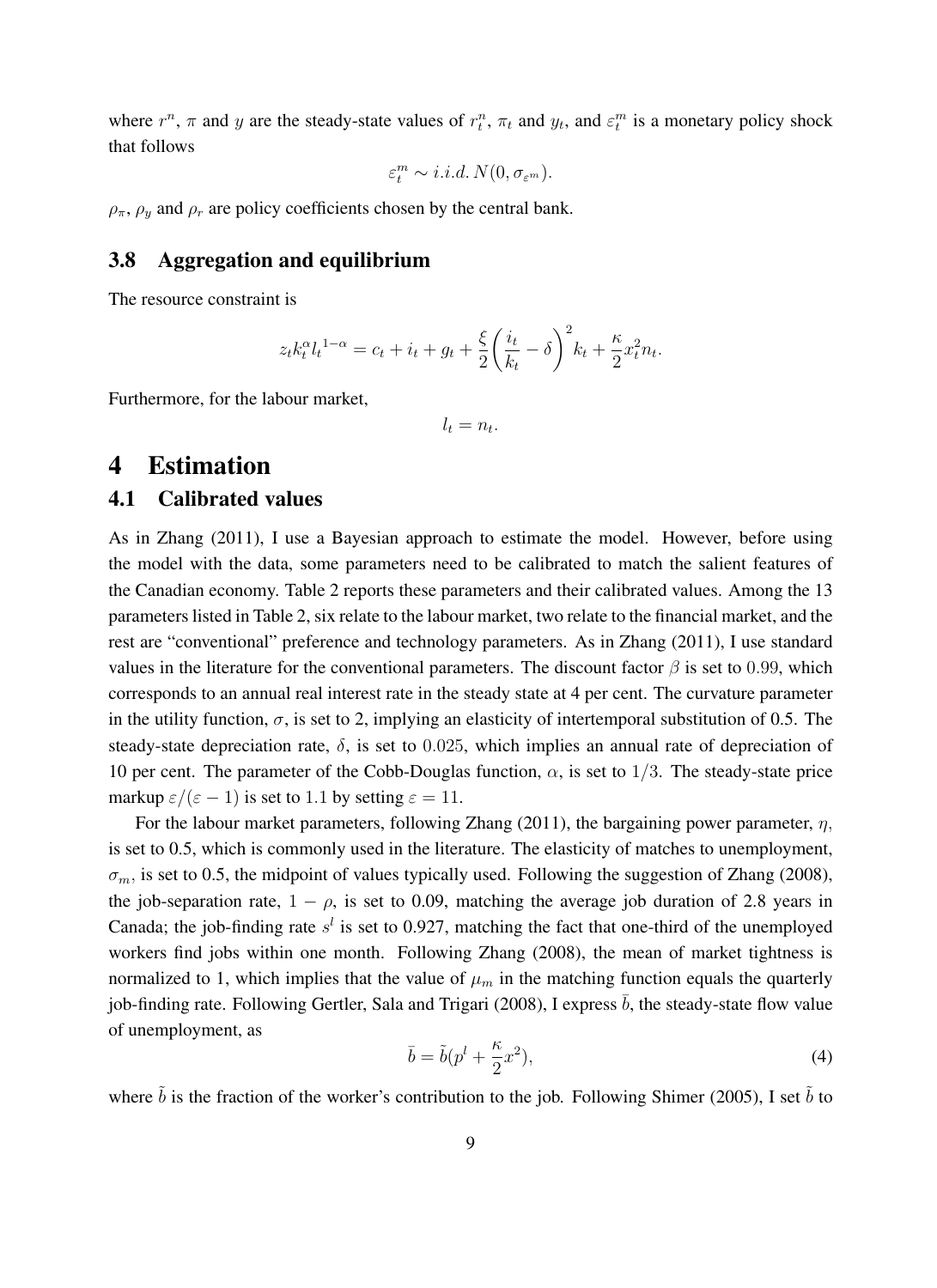0.4.

The survival rate of entrepreneurs,  $\eta^e$ , and the steady-state ratio of the net worth to capital  $N/k$ , are two financial market parameters. I set  $\eta^e = 0.9865$  so that the steady-state external risk premium is 138 basis points, which is the sample average spread between the prime lending rate and overnight rate in Canada. I also set  $N/k$  to 0.6, which is suggested by Covas and Zhang (2010). In calibration, the following functional form is used for the external finance premium:

$$
s_t = \left(\frac{q_t k_{t+1}}{N_{t+1}}\right)^{\chi},\tag{5}
$$

where  $\chi$  is the elasticity of the external risk premium with respect to leverage and  $\chi > 0$ .  $\chi$  can be viewed as a "reduced-form" parameter capturing financial market frictions.

|                          | Conventional parameters                              |       |
|--------------------------|------------------------------------------------------|-------|
| ß                        | discount factor                                      | 0.99  |
| $\sigma$                 | inverse of intertemporal substitution of consumption |       |
| $\alpha$                 | capital share                                        | 0.33  |
| $\delta$                 | capital depreciation rate                            | 0.025 |
| $\epsilon$               | intermediate-good elasticity of substitution         | 11    |
|                          | Financial market parameters                          |       |
| N/k                      | steady-state ratio of net worth to capital           | 0.6   |
| $\eta^e$                 | survivor rate of entrepreneurs                       | 0.987 |
|                          | Labour market parameters                             |       |
| $\rho$                   | survival rate of firms                               | 0.91  |
| $s^l$                    | job-finding rate                                     | 0.927 |
| $q^l$                    | job-filling rate                                     | 0.927 |
|                          | bargaining power of workers                          | 0.5   |
| $\frac{\eta}{\tilde{b}}$ | parameter for unemployment flow value                | 0.4   |
| $\sigma_m$               | elasticity in matches to unemployment                | 0.5   |

Table 2: Calibrated Values

#### 4.2 Data and priors

I use Bayesian techniques to estimate the remaining parameters. There are seven behavioural parameters: the elasticity of the external risk premium  $\chi$ ; the capital adjustment cost parameter  $\xi$ ; the Calvo price and wage parameters  $\nu$  and  $\lambda$ ; and the Taylor rule parameters  $\rho_{\pi}$ ,  $\rho_{\nu}$  and  $\rho_{r}$ . I also estimate the first-order autocorrelations of all the exogenous shocks and their respective standard deviations. I follow Zhang (2011) when choosing priors, which are reported in Tables 3 and 4.<sup>8</sup>

The data sample spans from 1984Q2 to 2010Q4, and includes six series of quarterly Canadian data: output, consumption, investment, nominal interest rate, inflation and external finance cost.

 ${}^{8}$ For a detailed discussion of prior distributions, see Zhang (2011).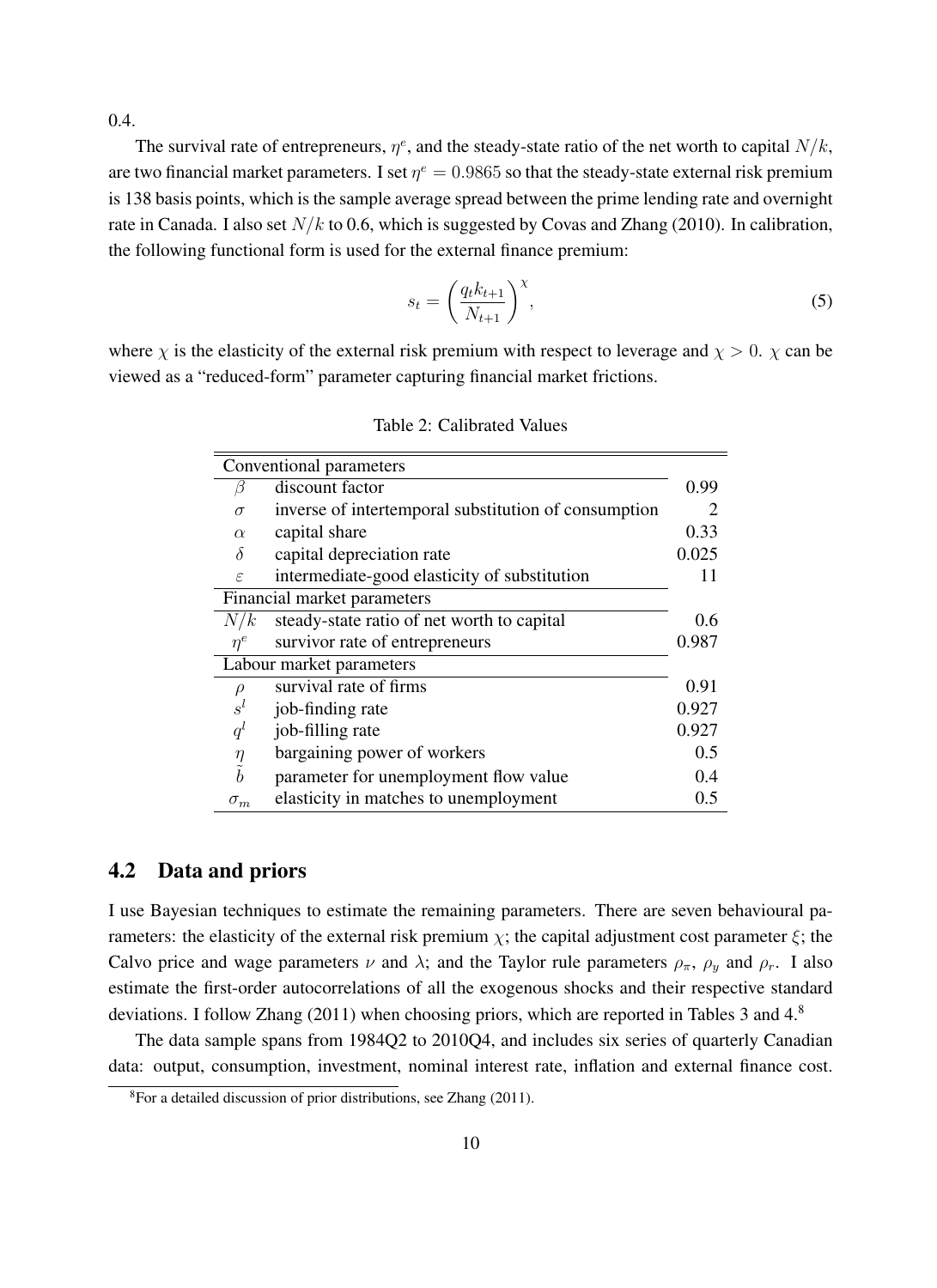Output is measured by real GDP. Consumption is measured by real expenditures of non-durable goods. Investment is measured by the sum of business gross fixed capital formation, investment in inventories and real expenditure of durable goods. Data on these real variables are expressed in per capita terms using the civilian population aged 15 and up. The nominal interest rate is measured by the overnight rate in quarterly terms. Inflation is the quarter-to-quarter growth rate of the core CPI. External finance costs are measured by business prime lending rates in real terms. All the series are detrended using an HP filter with the smoothing parameter set to 1600.

|                             |              | Prior                |       |       | Posterior distribution |       |
|-----------------------------|--------------|----------------------|-------|-------|------------------------|-------|
|                             |              | distribution         | Mode  | Mean  | $5\%$                  | 95%   |
| Risk premium elasticity     |              | gamma (0.05,0.02)    | 0.188 | 0.195 | 0.156                  | 0.228 |
| Calvo wage parameter        |              | beta $(0.67, 0.05)$  | 0.850 | 0.847 | 0.819                  | 0.873 |
| Calvo price parameter       | $\nu$        | beta $(0.67, 0.05)$  | 0.571 | 0.569 | 0.497                  | 0.639 |
| Capital adj. cost parameter |              | norm $(0.25, 0.05)$  | 0.222 | 0.224 | 0.142                  | 0.300 |
| Taylor rule inertia         | $\rho_r$     | beta $(0.75, 0.1)$   | 0.424 | 0.425 | 0.315                  | 0.523 |
| Taylor rule inflation       | $\rho_{\pi}$ | gamma $(1.5, 0.1)$   | 1.72  | 1.75  | 1.602                  | 1.886 |
| Taylor rule output gap      | $\rho_u$     | norm $(0.125, 0.15)$ | 0.001 | 0.004 | $-0.022$               | 0.028 |

Table 3: Prior and Posterior Distribution of Structural Parameters: Baseline

Table 4: Prior and Posterior Distribution of Shock Parameters: Baseline

|                              |                            | Prior                              |       |       | Posterior distribution |       |
|------------------------------|----------------------------|------------------------------------|-------|-------|------------------------|-------|
|                              |                            | distribution                       | Mode  | Mean  | 5%                     | 95%   |
|                              |                            | Panel A: Autoregressive parameters |       |       |                        |       |
| Technology                   | $\rho_z$                   | beta $(0.6, 0.2)$                  | 0.869 | 0.864 | 0.818                  | 0.911 |
| Preference                   | $\rho_e$                   | beta $(0.6, 0.2)$                  | 0.484 | 0.497 | 0.377                  | 0.639 |
| Investment                   | $\rho_{\tau}$              | beta $(0.6, 0.2)$                  | 0.884 | 0.877 | 0.847                  | 0.913 |
| Government                   | $\rho_g$                   | beta $(0.6, 0.2)$                  | 0.589 | 0.602 | 0.500                  | 0.704 |
| Financial                    | $\rho_{\gamma}$            | beta $(0.6, 0.2)$                  | 0.422 | 0.397 | 0.146                  | 0.598 |
| Panel B: Standard deviations |                            |                                    |       |       |                        |       |
| Technology                   | $\sigma_{\epsilon^z}$      | invg $(0.005,2)$                   | 0.57  | 0.58  | 0.52                   | 0.64  |
| Monetary                     | $\sigma_{\epsilon^m}$      | invg $(0.005,2)$                   | 0.26  | 0.27  | 0.22                   | 0.32  |
| Investment                   | $\sigma_{\epsilon^{\tau}}$ | invg $(0.005,2)$                   | 2.16  | 2.13  | 1.58                   | 2.70  |
| Preference                   | $\sigma_{\epsilon^e}$      | invg $(0.005,2)$                   | 1.22  | 1.26  | 1.09                   | 1.44  |
| Government                   | $\sigma_{\epsilon g}$      | invg $(0.005,2)$                   | 1.44  | 1.45  | 1.31                   | 1.60  |
| Financial                    | $\sigma_{\epsilon}$        | invg $(0.005,2)$                   | 0.34  | 0.36  | 0.27                   | 0.46  |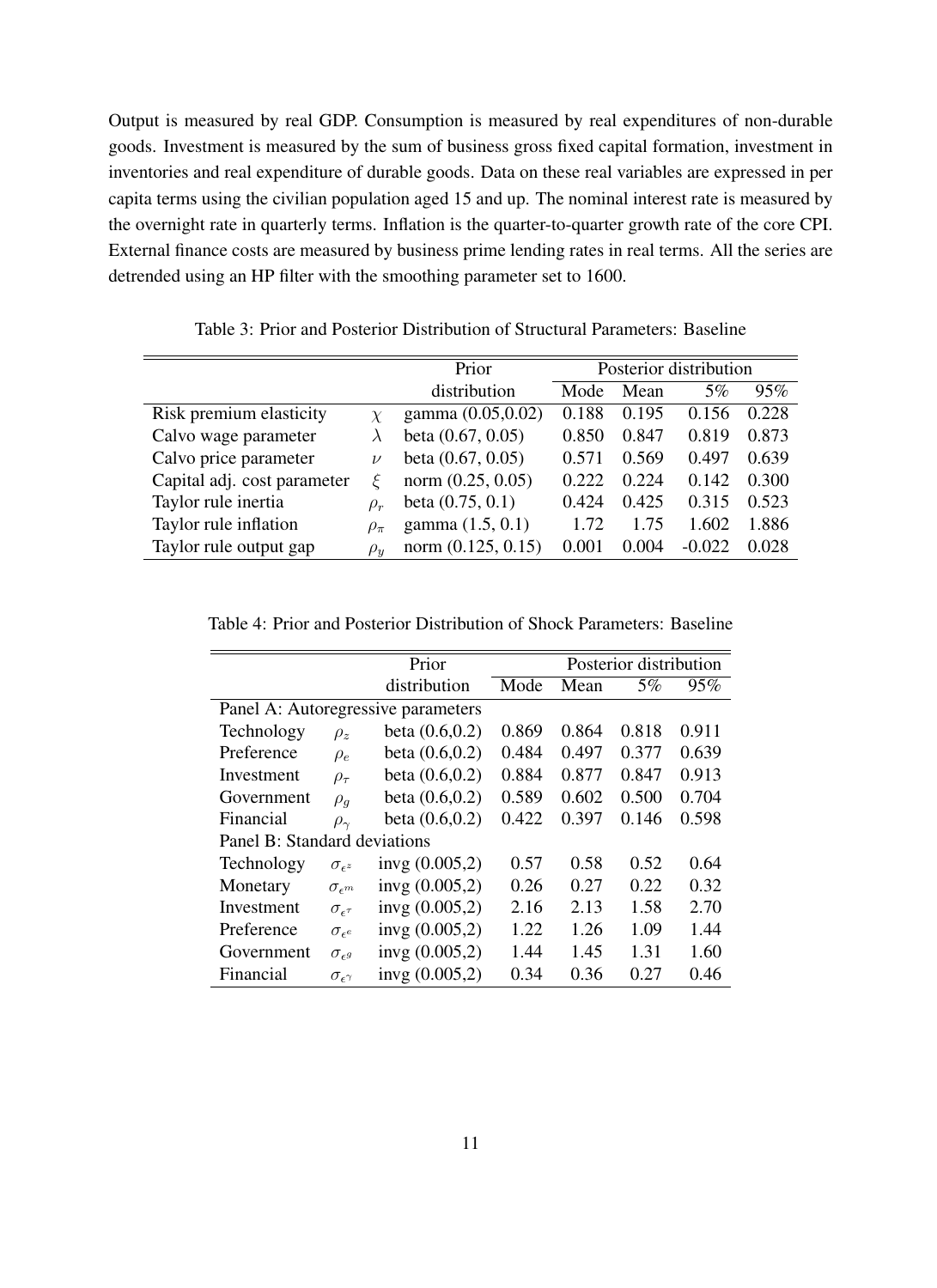## 5 Results

#### 5.1 Estimates

Table 3 reports the mode, the mean and the 5 and 95 percentiles of the posterior distribution of the behavioural parameters. The risk premium elasticity parameter,  $\chi$ , is estimated to be around 0.19 (mean 0.195, mode 0.188). This value is lower than 0.24, the estimated value for  $\chi$  for the U.S. economy in Zhang  $(2011)$ ,<sup>9</sup> but much higher than  $0.05$  – the value that is typically calibrated in the literature – or the estimates in other related studies.<sup>10</sup> As suggested in Zhang (2011), the high value of  $\chi$  might be due to the inclusion of the financial data and financial shock. In other words, the non-financial variables used in the estimation in the other studies contain very limited information on financial frictions, and therefore they underestimate  $\chi$ . The Calvo wage contract parameter,  $\lambda$ , is estimated to be around 0.85, suggesting a mean of six-and-a-half quarters between wage contracting periods. This value is higher than the estimate of the same parameter in Zhang (2011), suggesting a higher wage rigidity in Canada compared to the United States. The degree of price stickiness,  $\nu$ , is estimated to be 0.57, which implies an average price-adjustment duration of 2.3 quarters. This value is also higher than its counterpart for the U.S. economy, suggesting that the price rigidity is slightly higher in Canada. The capital adjustment cost parameter,  $\xi$ , is estimated to be around 0.22. For the monetary policy reaction function parameters,  $\rho_{\pi}$  (the Taylor rule inflation parameter) is estimated to be 1.75, and the reaction coefficient to the output gap,  $\rho_y$ , is estimated to be 0.004, suggesting that policy responds very little to the output gap. There is a relatively low degree of interest rate smoothing, since the coefficient on the lagged interest rate is estimated to be 0.42. Compared to the estimated rule for the U.S.economy in Zhang (2011), this estimated Taylor rule suggests that, in Canada, the degree of inertia in the policy rate is higher, and the policy rate responds to inflation slightly more aggressively.<sup>11</sup>

Table 4 reports the estimates of the shock processes. The results are consistent with the findings in Zhang (2011), although the exact magnitude of the persistence and volatility of the shocks differs for these two countries: the new shock, a financial wealth shock, appears to be the least persistent shock, with an AR(1) coefficient of 0.39. The technology and investment shocks are estimated to be most persistent, with a coefficient of 0.86 and 0.88, respectively. The mean of the standard error of the shock to investment is 2.13, suggesting that it is the most volatile shock. In contrast, the standard deviation of the financial shock is relatively low at 0.36.

<sup>9</sup>See Tables D1 and D2 in Appendix D for Zhang's (2011) estimation results for the United States.

<sup>&</sup>lt;sup>10</sup>For example: for the U.S. economy, Bernanke, Gertler and Gilchrist (1999) and Bernanke and Gertler (2000) calibrate  $\chi$  at 0.05; Christensen and Dib (2008) and Queijo von Heideken (2009) estimate  $\chi$  at 0.04; and De Graeve (2008) estimates  $\chi$  at 0.1. For the Canadian economy, Covas and Zhang (2010) estimate  $\chi$  at 0.04.

<sup>&</sup>lt;sup>11</sup>Since the sample period in Zhang (2011) is from 1964Q1 to 2010Q3, a portion of the differences in estimates between Canada and the United States could be the result of different sample periods. Indeed, Zhang (2011) also estimates the model for the United States for the period from 1984Q1 to 2010Q3. The estimates from this later period are closer to the Canadian counterpart, although the differences remain.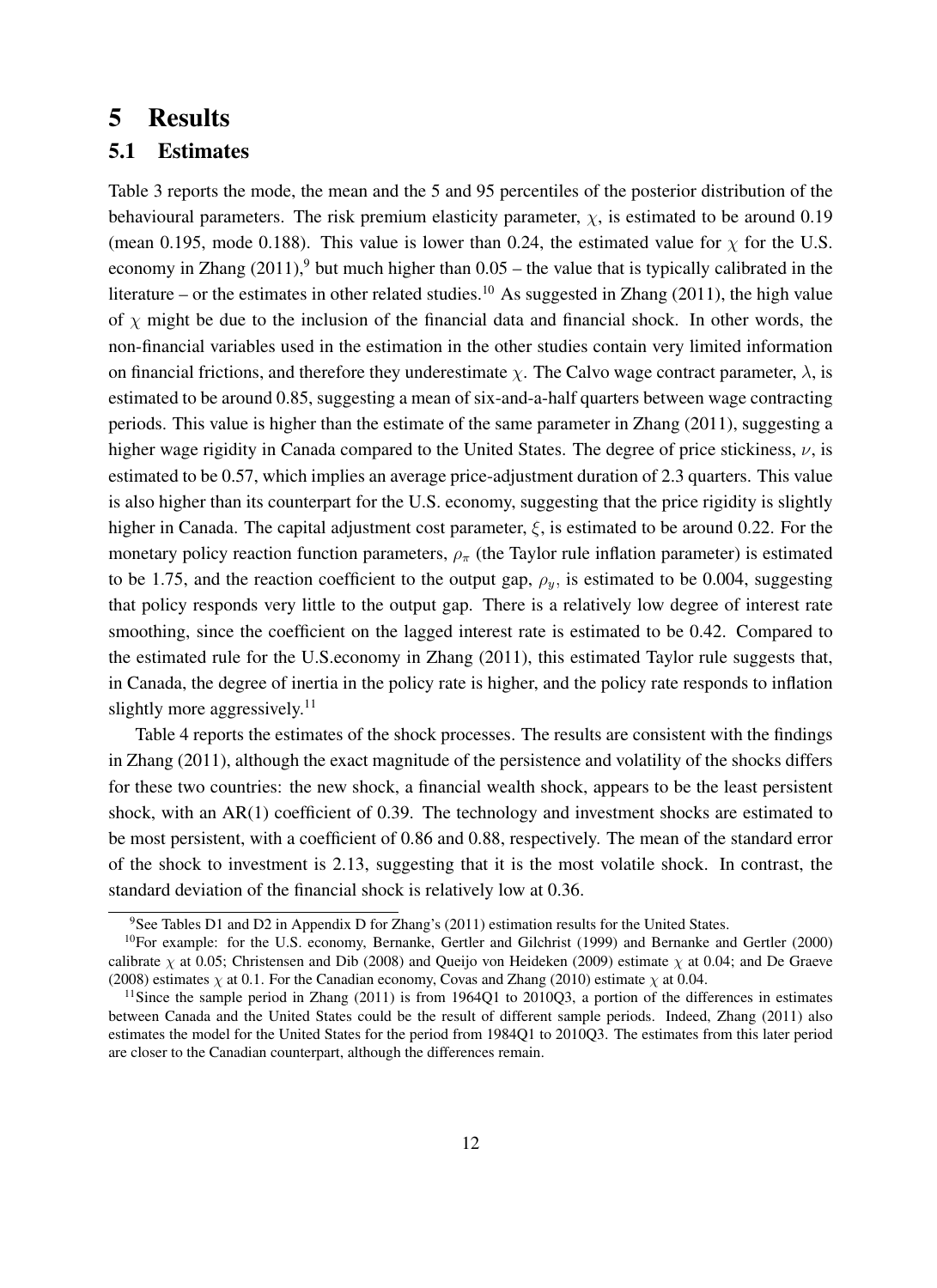### 5.2 Fit of the model

Table 5 compares the standard deviations of the key variables in the model against the data. Overall, the model does a good job of matching the Canadian economy. The model performs particularly well in matching the volatility in investment, real wages and inflation. Moreover, the model is able to capture some stylized facts of the Canadian labour market: real wages are rigid, but both unemployment and vacancies are highly volatile. For financial variables, the model is able to capture 50 per cent of the relative volatility in the external finance cost  $fc$ .

|                                                      |  | $c \qquad \quad \  \  \, u \qquad \quad w$ | v $u$ $r_n$ $\pi$                         |  |  |
|------------------------------------------------------|--|--------------------------------------------|-------------------------------------------|--|--|
| Data                                                 |  |                                            | 1 0.53 3.93 0.88 9.65 5.59 0.18 0.17 0.29 |  |  |
| Baseline 1 0.72 4.28 0.84 16.02 13.25 0.29 0.19 0.16 |  |                                            |                                           |  |  |

Table 5: Relative Standard Deviations: Model vs. Data

Given that studying the Canadian labour market is the focus of this paper, I also report the correlation matrix of the key labour market variables generated by the model in Table 6. The model does very well in matching the correlation between output and unemployment: -0.84 in the model and -0.85 in the data. The model also does relatively well in matching the correlations between output and vacancies: 0.76 in the model and 0.87 in the data. Moreover, the model is able to capture the strong negative relationship between unemployment and vacancies observed in the data, although the predicted value of the correlation coefficient, -0.97, is higher than that in the data. However, the model has some difficulties in matching the correlations between wages and the other variables.

Table 6: Correlation Coefficients of the Key Labour Market Variables: Model

|                  | Y | $\overline{w}$ | $\eta$    | u         |
|------------------|---|----------------|-----------|-----------|
| $\boldsymbol{y}$ |   | $-0.27$        | 0.76      | $-0.84$   |
|                  |   | (0.03)         | (0.87)    | $(-0.85)$ |
| $\overline{w}$   |   |                | $-0.82$   | 0.73      |
|                  |   |                | $(-0.27)$ | (0.03)    |
| $\eta$           |   |                |           | $-0.97$   |
|                  |   |                |           | $(-0.85)$ |
| u                |   |                |           |           |
|                  |   |                |           |           |

## 5.3 Sources of Canadian labour market fluctuations

Zhang (2011) shows that financial shocks are the most important shocks determining the variations in unemployment and vacancies for the U.S. economy. They account for 37 per cent of the variations in these two variables. To assess the contribution of financial shocks to the variations in the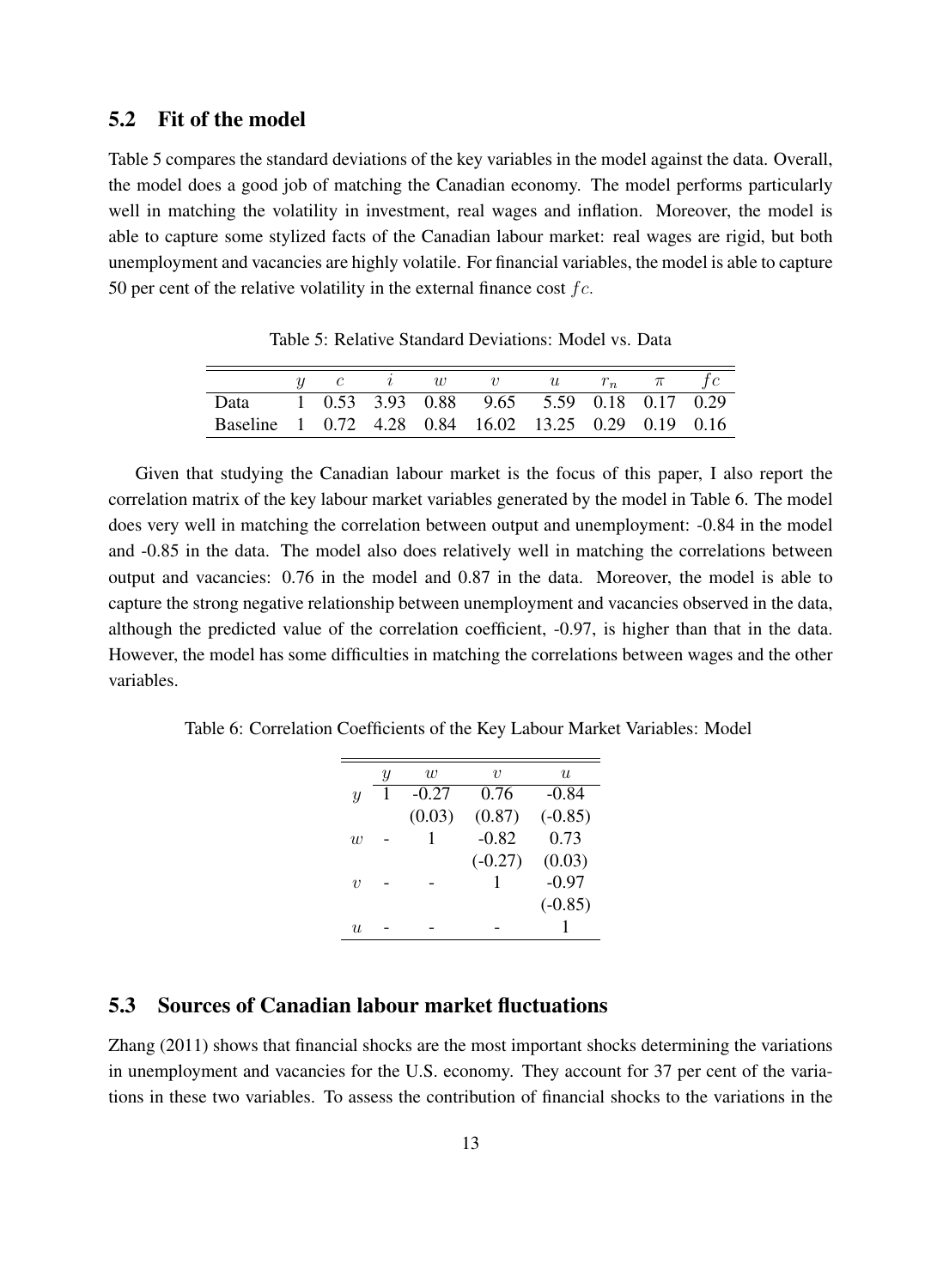key labour market variables for the Canadian economy, I conduct a similar exercise. Given the estimation results of the shock processes, I simulate the model to examine the contribution of each shock to the variations in these variables. Table 7 shows the results. The investment-specific shock appears to be the most important shock, accounting for 50 per cent of the variations in unemployment and vacancies, and 41 per cent of the variations in real wages. The financial shock is next in importance, accounting for roughly 30 per cent of the variations in unemployment and vacancies, and 29 per cent in real wages. The technology shock is in third place, explaining 14 per cent of the fluctuations in unemployment and vacancies, and 22 per cent in real wages.

|                  | <b>Technology</b> |     |      |      |     | Monetary Financial Investment Preference Government |
|------------------|-------------------|-----|------|------|-----|-----------------------------------------------------|
| $\boldsymbol{u}$ | 13.9              | 2.1 | 30.5 | 50.1 | 0.4 | 3.1                                                 |
| $\boldsymbol{v}$ | 13.9              | 2.2 | 30.7 | 49.7 | 0.4 | 3.1                                                 |
| $\overline{w}$   | 22.6              | 3.3 | 29.6 | 41.4 | 0.4 | 2.7                                                 |
| Y                | 15.7              | 1.7 | 30.4 | 49.9 | 0.3 | 2.0                                                 |
| $\pi$            | 11 8              | 157 | 30.2 | 38.3 | 05  | 35                                                  |

Table 7: Variance Decomposition of the Key Labour Market Variables

To assess the contribution of financial shocks to the overall economy, I also report the variance decomposition of output and inflation in the last two rows of Table 7. Overall, the financial shock accounts for 30 per cent of the variations in both output and inflation.

## 5.4 Effects of the financial accelerator mechanism on the Canadian labour market

#### 5.4.1 *Model dynamics after a financial shock*

Estimation results show that the financial shock is the least persistent among the six shocks, and has a low standard deviation; however, variance decomposition suggests that 30 per cent of the variation in unemployment and vacancies can be accounted for by the financial shock. This implies that the financial accelerator mechanism might have played an important role in amplifying the shock. In this section, I first show the responses of the key labour market variables to the financial shock, and then I simulate the model to show how the financial accelerator mechanism amplifies the shock.

Figure 2 shows the model dynamics after a negative financial shock. After the shock, the number of vacancies declines and the unemployment rate rises. This is because a negative financial wealth shock reduces the survivor rate of entrepreneurs, leading the aggregate net worth to fall. This pushes up the external finance premium, forcing entrepreneurs to reduce their demand for capital by reducing investment. The fall in demand for capital is accompanied by a fall in demand for labour. The asset price falls with the reduced demand for capital, and this further decreases entrepreneurs' net worth (the financial accelerator effect). Employment agencies post fewer vacancies due to the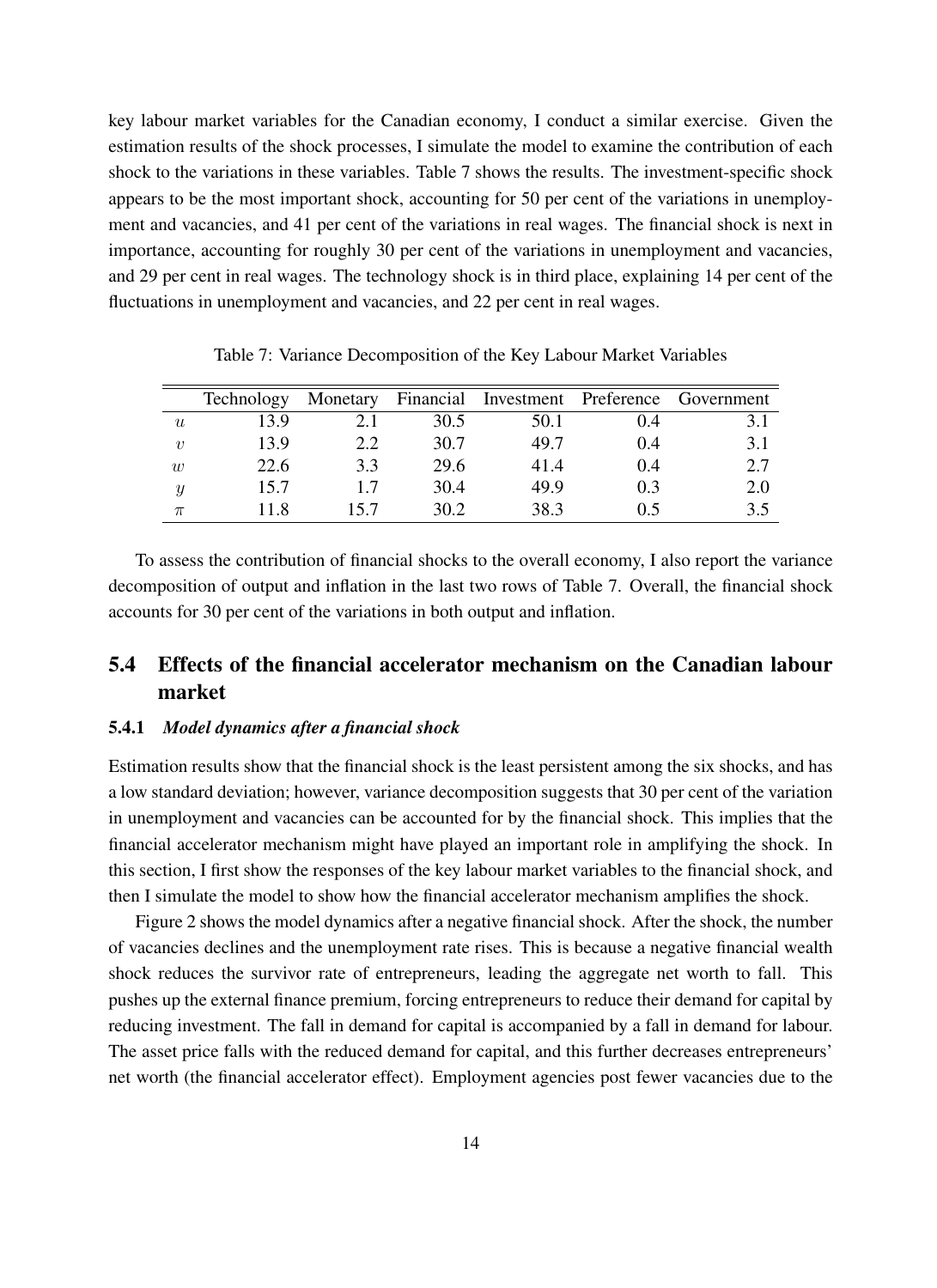fall in the aggregate demand for labour. As a result, the probability of a worker finding a job decreases and the unemployment rate rises.

#### 5.4.2 *Financial accelerator mechanism*

Figure 3 shows how the financial accelerator mechanism amplifies the financial shock. For the purpose of illustration, I consider two cases: one is the baseline economy ( $\chi = 0.19$ ), and the other an economy in which the financial market is less frictional ( $\chi = 0.05$ ).

After the shock, the initial responses of net worth and leverage ratio are similar for both cases; however, given the higher value of  $\chi$ , the response of the risk premium is significantly larger in the baseline economy than in the alternative economy. The risk premium rises more in the baseline model, leading to a larger decline in demand for capital. The asset price declines further, driving net worth further down. The amplification effect of the financial accelerator is more significant in the baseline economy, leading to stronger responses by the other variables to the financial shock.

This is not necessarily the case for a shock that is not from the financial sector. For example, Figure 4 shows that a negative technology shock has a similar impact on unemployment and vacancies as a negative financial shock: after the shock, unemployment rises and vacancies fall. However, rather than amplifying the effect of the shock, as is seen with a financial shock, the financial accelerator mechanism dampens the responses of the key variables. Compared to the alternative economy, in the baseline economy ( $\chi = 0.19$ ), in which external finance costs are more elastic with respect to entrepreneurs' balance-sheet positions, unemployment rises by less and vacancies decline by less. This is because, after a negative technology shock, risk premium falls, reducing the external finance costs that firms face. With the reduced cost, the responses of firms' demand for capital and labour are dampened. The higher the  $\chi$ , the more significant the dampening effect. Thus, although the technology shock is more persistent and volatile than the financial shock, its impact on unemployment and vacancies is less persistent and less significant due to the dampening effect of the financial accelerator mechanism.

## 6 Robustness

As suggested in Zhang (2011), for the model to capture the labour market dynamics, the following two features are essential: (i) a financial shock is included in the model and financial data are included in the estimation; and (ii) a staggered wage contract. In what follows, I examine whether this is the case for the Canadian economy.

#### 6.1 Financial shock and financial data

In this section I re-estimate the model, but without the financial shock and without using the financial time series. Table 8 compares the results of this alternative model (the no financial shock, or NoFS, model) with the baseline model. Similar to Zhang (2011), although estimates of the behavioural parameters and the shock processes do not change much, there is a significant decline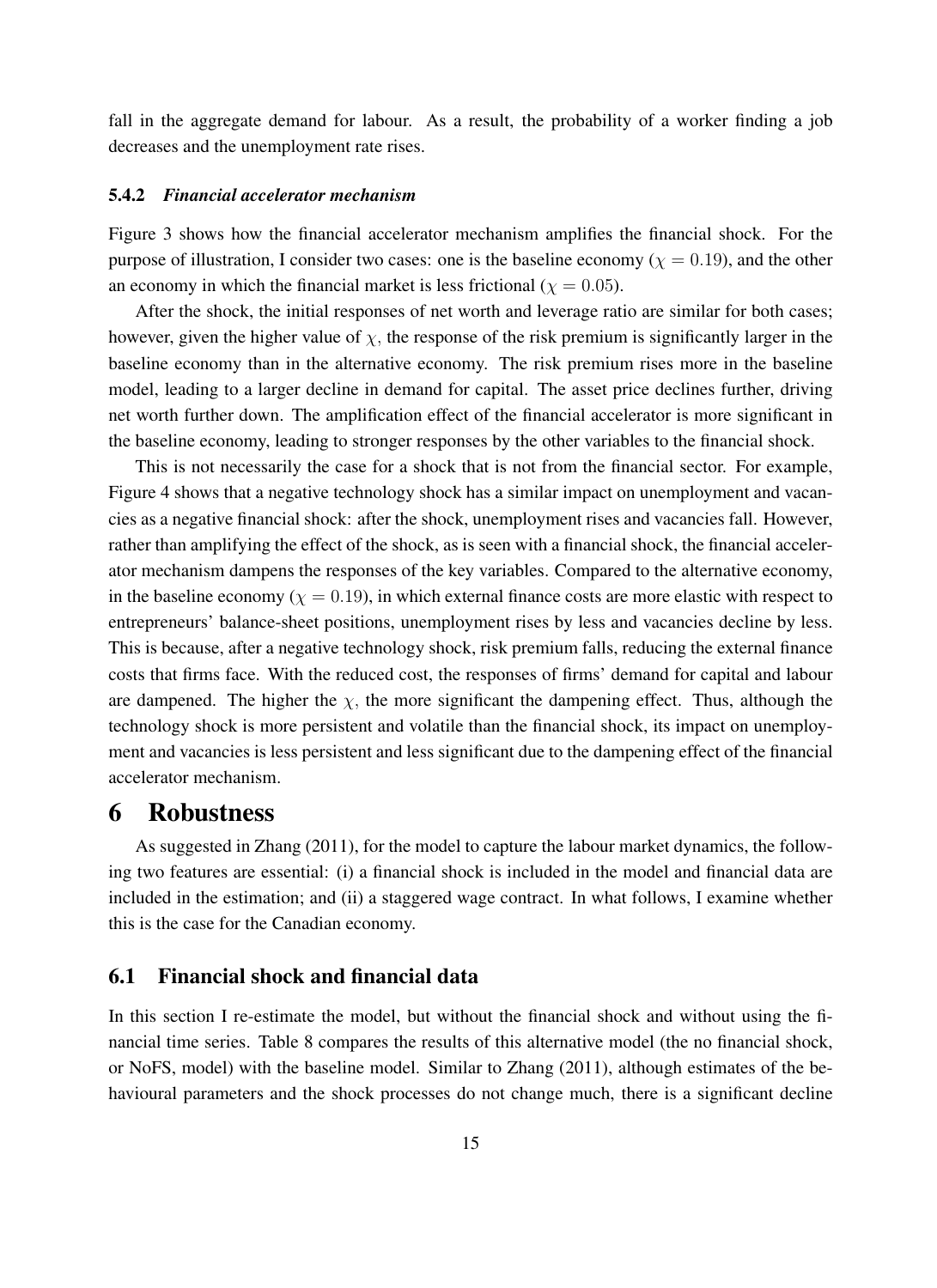in the estimated value of the elasticity of external financing:  $\chi$  falls to 0.024 from 0.19. As suggested in Zhang (2011), this significant reduction might reflect the fact that it is important to include financial time series to identify financial frictions.

|              |             | Structural parameters |                            |             | Shock process   |
|--------------|-------------|-----------------------|----------------------------|-------------|-----------------|
|              | <b>NoFS</b> | <b>Baseline</b>       |                            | <b>NoFS</b> | <b>Baseline</b> |
| $\chi$       | 0.024       | 0.195                 | $\rho_z$                   | 0.851       | 0.864           |
| λ            | 0.697       | 0.847                 | $\rho_e$                   | 0.539       | 0.497           |
| $\nu$        | 0.651       | 0.569                 | $\rho_{\tau}$              | 0.793       | 0.877           |
| ξ            | 0.236       | 0.224                 | $\rho_g$                   | 0.684       | 0.602           |
| $\rho_r$     | 0.368       | 0.425                 | $\rho_{\gamma}$            |             | 0.397           |
| $\rho_{\pi}$ | 1.776       | 1.75                  | $\sigma_{\epsilon^z}$      | 0.57        | 0.58            |
| $\rho_y$     | 0.025       | 0.004                 | $\sigma_{\epsilon^m}$      | 0.29        | 0.27            |
|              |             |                       | $\sigma_{\epsilon^{\tau}}$ | 0.39        | 2.13            |
|              |             |                       | $\sigma_{\epsilon^e}$      | 1.20        | 1.26            |
|              |             |                       | $\sigma_{\epsilon}$ g      | 1.45        | 1.45            |
|              |             |                       | $\sigma_{\epsilon}$        |             | 0.36            |

Table 8: Comparison of Estimation Results: NoFS vs. Baseline

I further explore how well the NoFS model is able to account for the overall volatility in the data compared to the baseline model. Table 9 reports the results. Similar to the findings in Zhang (2011), the NoFS model matches the data poorly. In particular, the NoFS model has difficulties capturing the fact that unemployment and vacancies are highly volatile in the Canadian labour market. Without the financial shock, the technology shock becomes the most important shock: it explains around 63 per cent of the variance of unemployment and vacancies, and 86 per cent of the variance of real wages (Table 10).

Table 9: Relative Standard Deviations: Model vs. Data

|                                                      |  |  | y c i w v u $r_n$ $\pi$ fc                |  |  |
|------------------------------------------------------|--|--|-------------------------------------------|--|--|
| Data                                                 |  |  | 1 0.53 3.93 0.88 9.65 5.59 0.18 0.17 0.29 |  |  |
| No S 1 1.33 4.17 0.81 3.24 2.54 0.21 0.22 0.11       |  |  |                                           |  |  |
| Baseline 1 0.72 4.28 0.84 16.02 13.25 0.29 0.19 0.16 |  |  |                                           |  |  |

### 6.2 Staggered wage contracting

Zhang (2011) suggests that the interaction of the financial accelerator mechanism with wage-setting frictions is the key for the model to match the data; in this section I conduct a similar exercise. I first study a NoFS case but replace  $\tilde{b}$  and  $\eta$  with the unconventional values used in Gertler, Sala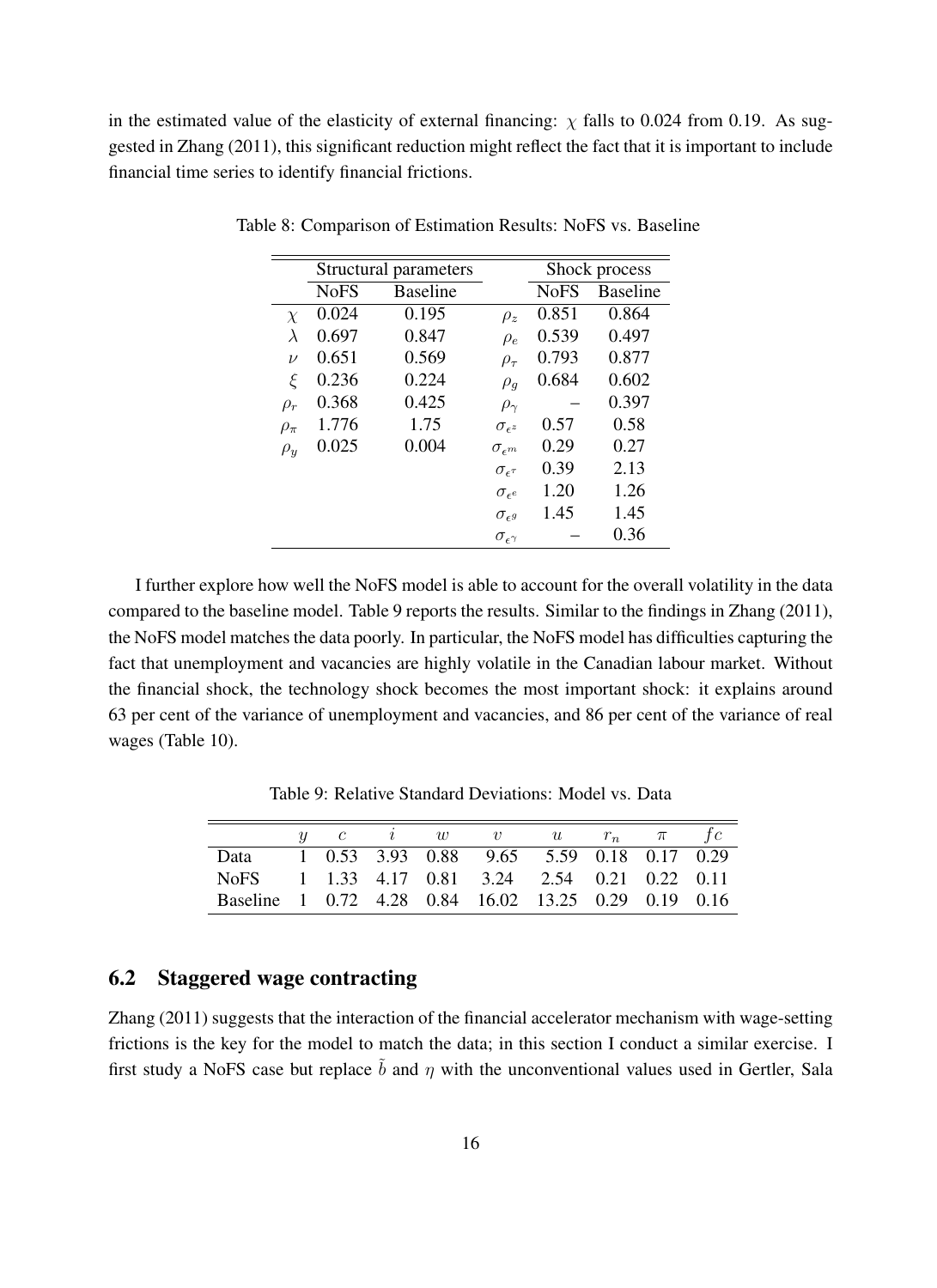|               |              | <b>NoFS</b> |      | <b>Baseline</b>        |         |           |  |
|---------------|--------------|-------------|------|------------------------|---------|-----------|--|
| <b>Shocks</b> | Unemployment | Vacancy     |      | Real wage Unemployment | Vacancy | Real wage |  |
| Technology    | 62.3         | 63.9        | 86.2 | 13.9                   | 13.9    | 22.6      |  |
| Monetary      | 8.7          | 8.8         | 3.4  | 2.1                    | 2.2     | 3.3       |  |
| Investment    | 22.4         | 21.5        | 3.8  | 50.1                   | 49.7    | 41.4      |  |
| Preference    | 0.5          | 0.5         | 0.6  | 0.4                    | 0.4     | 0.4       |  |
| Government    | 6.1          | 5.4         | 6.1  | 3.1                    | 3.1     | 2.7       |  |
| Financial     |              |             |      | 30.5                   | 30.7    | 29.6      |  |

Table 10: Variance Decomposition for Labour Market Variables

Table 11: Relative Standard Deviations: Model Comparison

|                                                                         | $\mathcal{C}$ |  | $i \hspace{.25cm} w \hspace{.25cm} v \hspace{.25cm} u$ |  | $r_n$ $\pi$ $fc$ |  |
|-------------------------------------------------------------------------|---------------|--|--------------------------------------------------------|--|------------------|--|
| Data                                                                    |               |  | 1 0.53 3.93 0.88 9.65 5.59 0.18 0.17 0.29              |  |                  |  |
| Baseline                                                                |               |  | 1 0.72 4.28 0.84 16.02 13.25 0.29 0.19 0.16            |  |                  |  |
| <b>NoFS</b>                                                             |               |  | 1 1.33 4.17 0.81 3.24 2.54 0.21 0.22 0.11              |  |                  |  |
| NoFS with high b and $\eta$ 1 0.37 4.83 0.69 17.05 13.79 0.14 0.12 0.07 |               |  |                                                        |  |                  |  |
| Baseline w/ flexible wages 1 2.28 4.63 0.90 1.73 1.43 0.51 0.34 0.36    |               |  |                                                        |  |                  |  |

and Trigari (2008) ( $\tilde{b} = 0.73$ , and  $\eta = 0.9$ ). I then examine a model that is essentially the baseline model, but replace staggered wage contracting with period-by-period Nash bargaining ( $\lambda = 0$ ).

Table 11 shows that with  $\tilde{b} = 0.73$ , and  $\eta = 0.9$ , the NoFS model generates a similar variability in unemployment and vacancies as the baseline model. As suggested in Zhang (2011), these unconventional values might serve the same role in amplifying the responses in unemployment and vacancies to shocks as the financial accelerator mechanism serves in the baseline model.

The last row of Table 11 shows that, although the external finance premium stays very elastic  $(\chi = 0.19)$ , the flexible wage case is not able to generate enough variability in unemployment and vacancies, confirming the findings of recent studies that the conventional search models cannot account for the key cyclical movements of unemployment and vacancies in the labour market.

## 7 Conclusions

In this paper, I employ a model from Zhang (2011), in which both labour market and financial market frictions are explicitly modelled. I estimate this model using Canadian data from 1984Q2 to 2010Q4, and use the estimated model to assess the importance of financial frictions and shocks in driving movements in the labour market. As in Zhang (2011), I find that, although the financial shock is neither persistent nor volatile, the financial accelerator mechanism amplifies this financial shock and generates large fluctuations in the labour market. Overall, around 30 per cent of the variations in unemployment and vacancies in the Canadian labour market are explained by financial shocks. I also find that ignoring financial shocks and financial data reduces the model's explanatory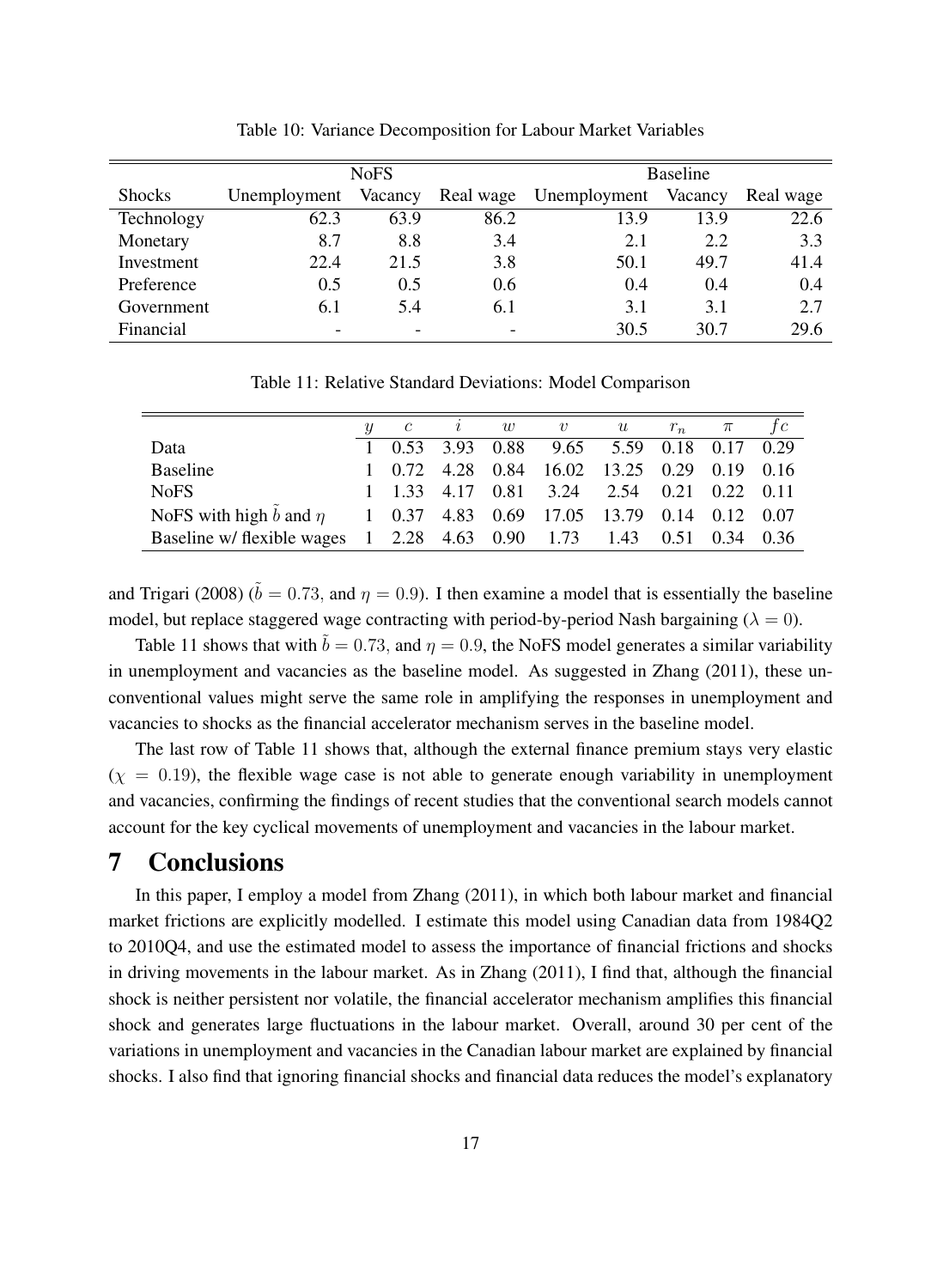power. In particular, the model without these financial factors has difficulties matching the observed volatilities of unemployment and vacancies for the Canadian economy.

Despite the similarities in results between this paper and Zhang  $(2011)$ ,<sup>12</sup> this paper suggests that there is a gap between Canada and the United States in terms of the magnitude of the effects financial shocks have on unemployment and vacancies: the impact of domestic financial shocks in Canada is somewhat smaller, at 30 per cent versus 37 per cent for the United States. Indeed, this gap might even be larger if the model allows for a small open-economy structure, because financial conditions in other countries, especially the United States, are likely to contribute to the fluctuations in the Canadian labour market. If this is the case, part of the fluctuations in the labour market accounted for by the domestic financial shocks might be due to the shocks that originate in the international financial market.<sup>13</sup>

It would be interesting for future research to extend the current model to a small open economy and examine the impact on the Canadian labour market of shocks originating from the financial sector in the United States. Another interesting extension would be to study optimal monetary policy design, since the model in this paper features both labour and financial frictions. One possible question could be whether and how policy-makers should take into account fluctuations in financial (e.g., asset price) and labour (e.g., unemployment) markets when conducting monetary policy.

 $12$ This is largely because the model used in both papers is the same and the Canadian labour market has a similar volatility to that in the United States.

 $<sup>13</sup>$ Dib, Mendicino and Zhang (2008) estimate a DSGE model with both international and domestic financial shocks</sup> using Canadian data. They show that international financial shocks account for about 11 per cent of the fluctuations in GDP for the Canadian economy, and that other foreign shocks account for about 10 per cent.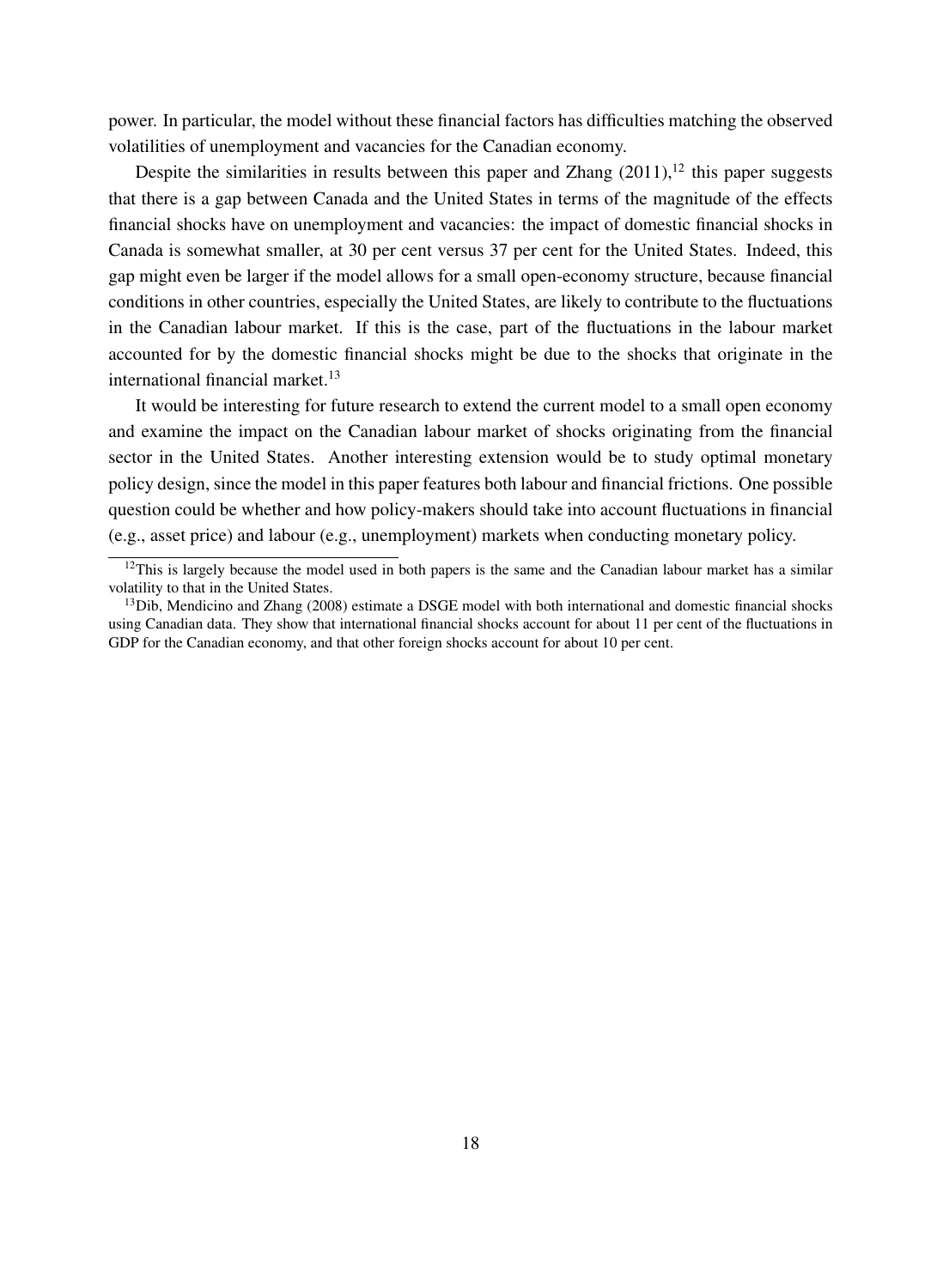## **References**

Andolfatto, D. 1996. "Business Cycles and Labor-Market Search." *American Economic Review* 86 (1): 112–32.

Barro, R. 1977. "Long-Term Contracting, Sticky Prices, and Monetary Policy." *Journal of Monetary Economics* 3 (3): 305–16.

Bernanke, B. and M. Gertler. 2000. "Monetary Policy and Asset Price Volatility." National Bureau of Economic Research Working Paper No. 7559.

Bernanke, B., M. Gertler and S. Gilchrist. 1999. "The Financial Accelerator in a Quantitative Business Cycle Framework." In *Handbook of Macroeconomics* Volume 1C, 1341–93. Edited by J. B. Taylor and M. Woodford. Amsterdam: North-Holland.

Blanchard, O. J. and J. Gal´ı. 2007. "Real Wage Rigidities and the New Keynesian Model." *Journal of Money, Credit and Banking* supplement to 39 (1): 35–65.

Calvo, G. 1983. "Staggered Prices in a Utility-Maximizing Framework." *Journal of Monetary Economics* 12 (3): 383–98.

Christensen, I. and A. Dib. 2008. "The Financial Accelerator in an Estimated New Keynesian Model." *Review of Economic Dynamics* 11: 155–78.

Christiano, L., R. Motto and M. Rostagno. 2007. "Financial Factors in Business Cycles." Preliminary. November.

Christiano, L., M. Trabandt and K. Walentin. 2007. "Introducing Financial Frictions and Unemployment into a Small Open Economy Model." Sveriges Riksbank Working Paper Series No. 214.

Clarida, R., J. Gal´ı and M. Gertler. 2001. "Optimal Monetary Policy in Open versus Closed Economies: An Integrated Approach." *American Economic Review* 91 (2): 248–52.

Covas, F. and Y. Zhang. 2010. "Price-Level versus Inflation Targeting with Financial Market Imperfections." *Canadian Journal of Economics* 43 (4): 1302–32.

De Graeve, F. 2008. "The External Finance Premium and the Macroeconomy: US Post-WWII Evidence." *Journal of Economic Dynamics and Control* 32 (11): 3415–40.

Dib, A. 2003. "An Estimated Canadian DSGE Model with Nominal and Real Rigidities." *Canadian Journal of Economics* 36 (4): 949–72.

Dib, A., C. Mendicino and Y. Zhang. 2008. "Price Level Targeting in a Small Open Economy with Financial Frictions: Welfare Analysis." Bank of Canada Working Paper No. 2008-40.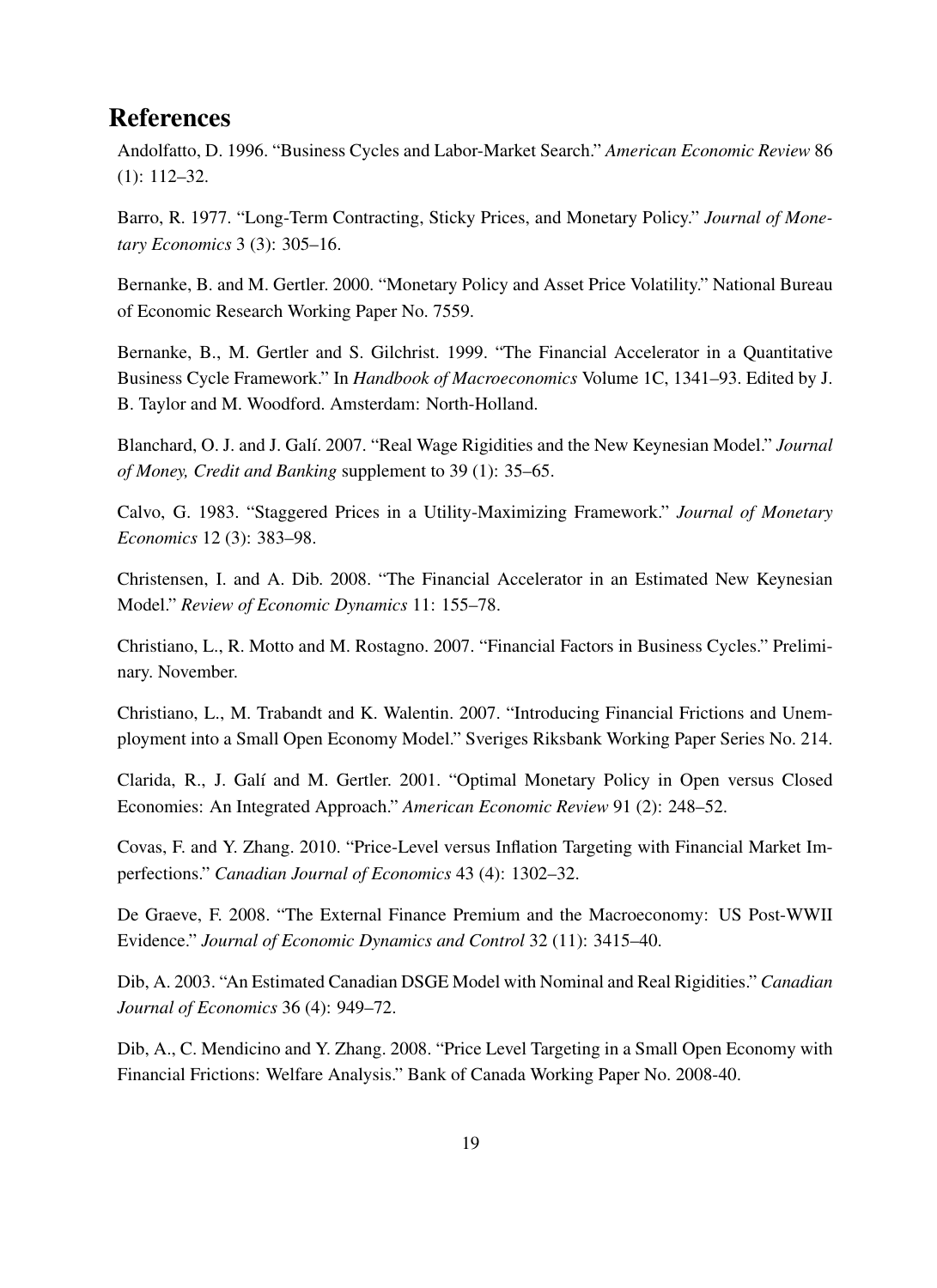Galí, J., F. Smets and R. Wouters. 2010. "Unemployment in an Estimated New Keynesian Model." Unpublished manuscript.

Gertler, M., L. Sala and A. Trigari. 2008. "An Estimated Monetary DSGE Model with Unemployment and Staggered Nominal Wage Bargaining." *Journal of Money, Credit and Banking* 40 (8): 1713–64.

Gertler, M. and A. Trigari. 2009. "Unemployment Fluctuations with Staggered Nash Wage Bargaining." *Journal of Political Economy* 117 (1): 38–86.

Merz, M. 1995. "Search in the Labor Market and the Real Business Cycles." *Journal of Monetary Economics* 36 (2): 269–300.

Queijo von Heideken, V. 2009. "How Important are Financial Frictions in the United States and the Euro Area?" *Scandinavian Journal of Economics* 111 (3): 567–96.

Ravenna, F. and C. E. Walsh. 2011. "Welfare-Based Optimal Monetary Policy with Unemployment and Sticky Prices: A Linear-Quadratic Framework." *American Economic Journal: Macroeconomics* 3 (2): 130–62.

Shimer, R. 2005. "The Cyclical Behavior of Equilibrium Unemployment and Vacancies." *American Economic Review* 95 (1): 25–49.

Trigari, A. 2009. "Equilibrium Unemployment, Job Flows, and Inflation Dynamics." *Journal of Money, Credit and Banking* 41 (1): 1–33.

Walsh, C. 2005. "Labour Market Search, Sticky Prices, and Interest Rate Policies." *Review of Economic Dynamics* 8 (4): 829–49.

Zhang, M. 2008. "Cyclical Behavior of Unemployment and Job Vacancies: A Comparison between Canada and the United States." *The B.E. Journal of Macroeconomics* 8 (1): Article 27.

Zhang, Y. 2011. "Financial Factors and Labour Market Fluctuations." Bank of Canada Working Paper No. 2011-12.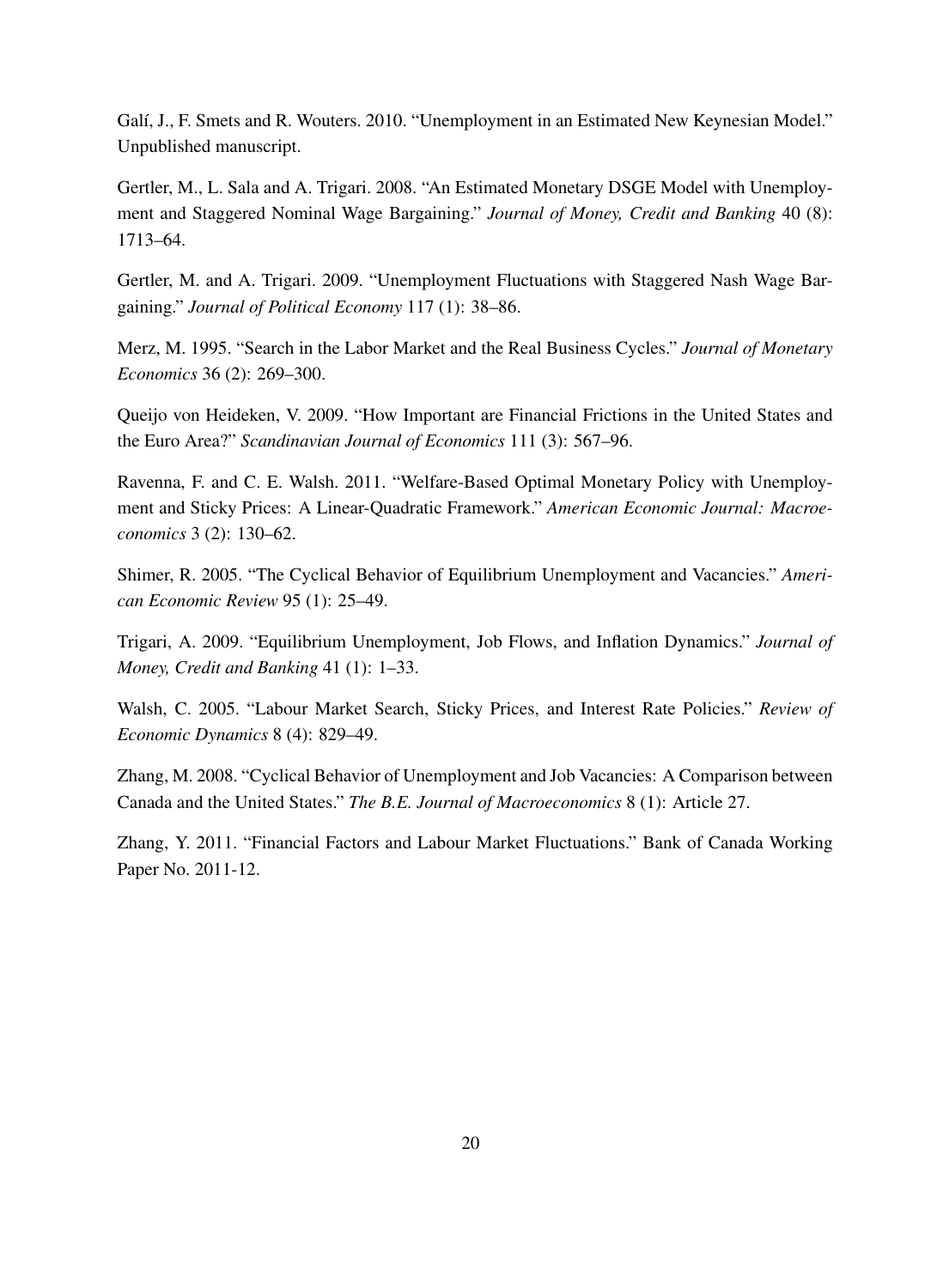

Figure 1: Comparison of Cyclical Components of Unemployment, Vacancies, Real Wages and Output, Canada, 1984-2010 Figure 1: Comparison of Cyclical Components of Unemployment, Vacancies, Real Wages and Output, Canada, 1984–2010 Note: All the variables in Figure 1 are expressed in logs as deviations from the HP trend with the smoothing parameter set to 1600. Note: All the variables in Figure 1 are expressed in logs as deviations from the HP trend with the smoothing parameter set to 1600.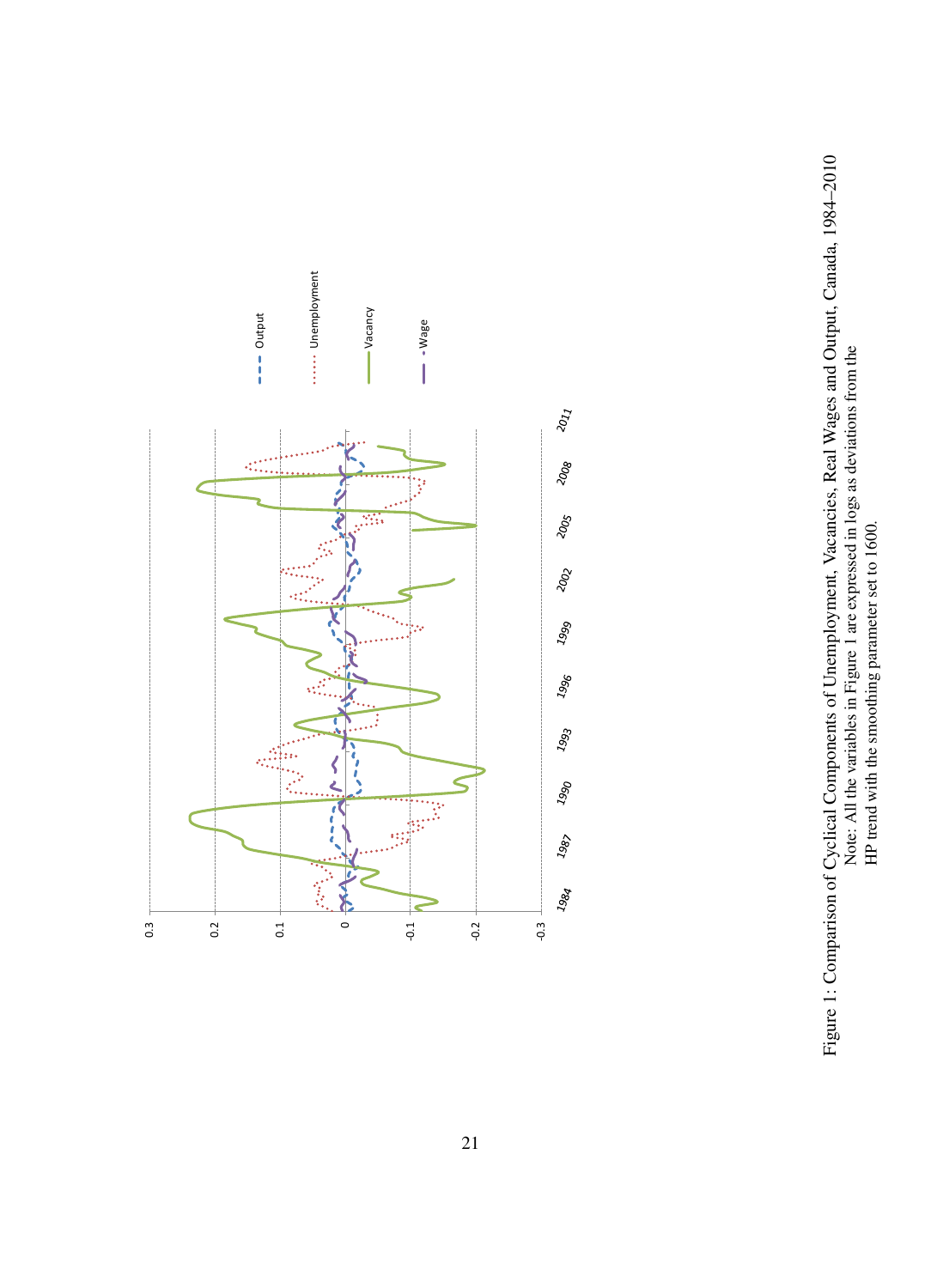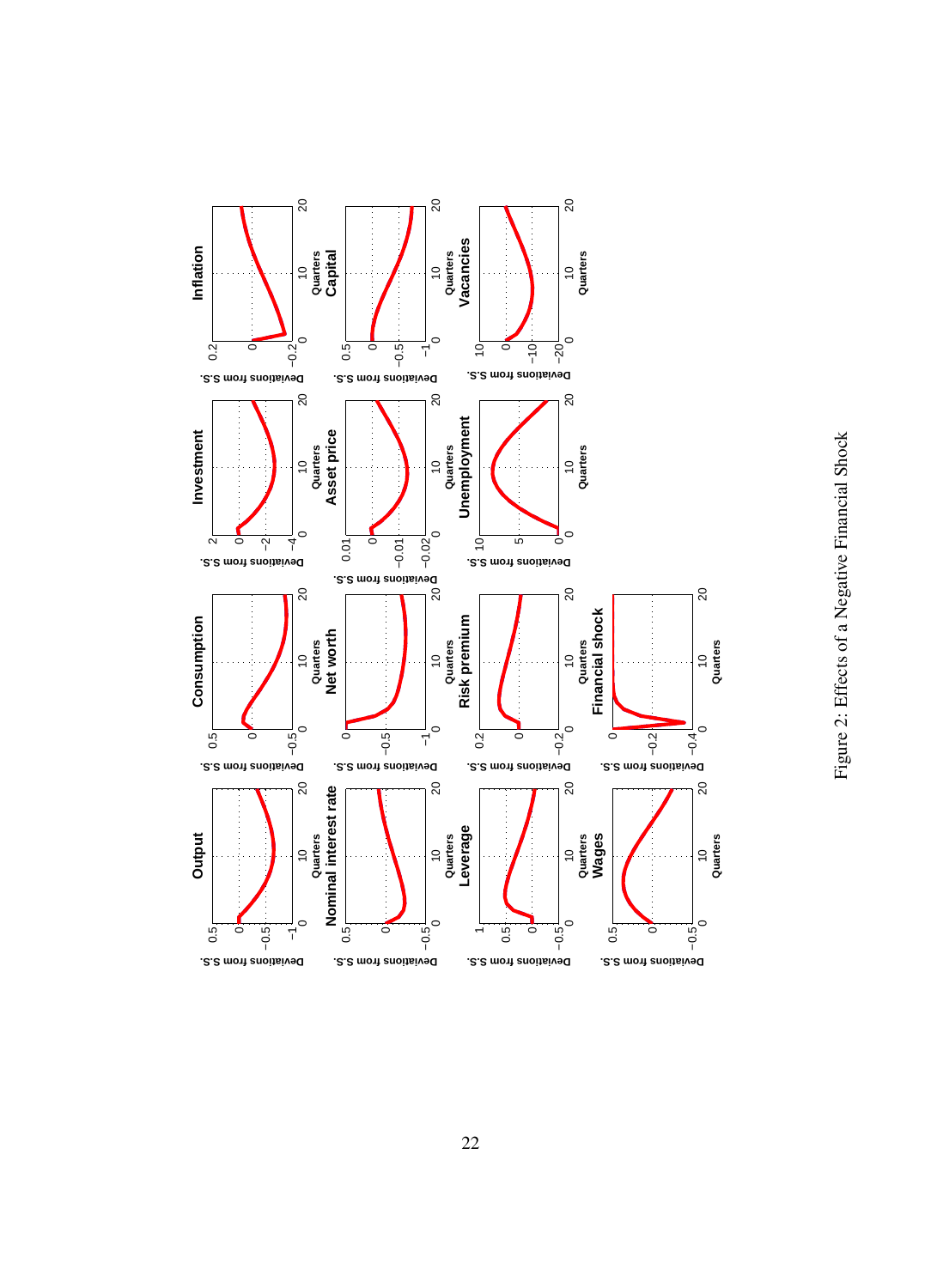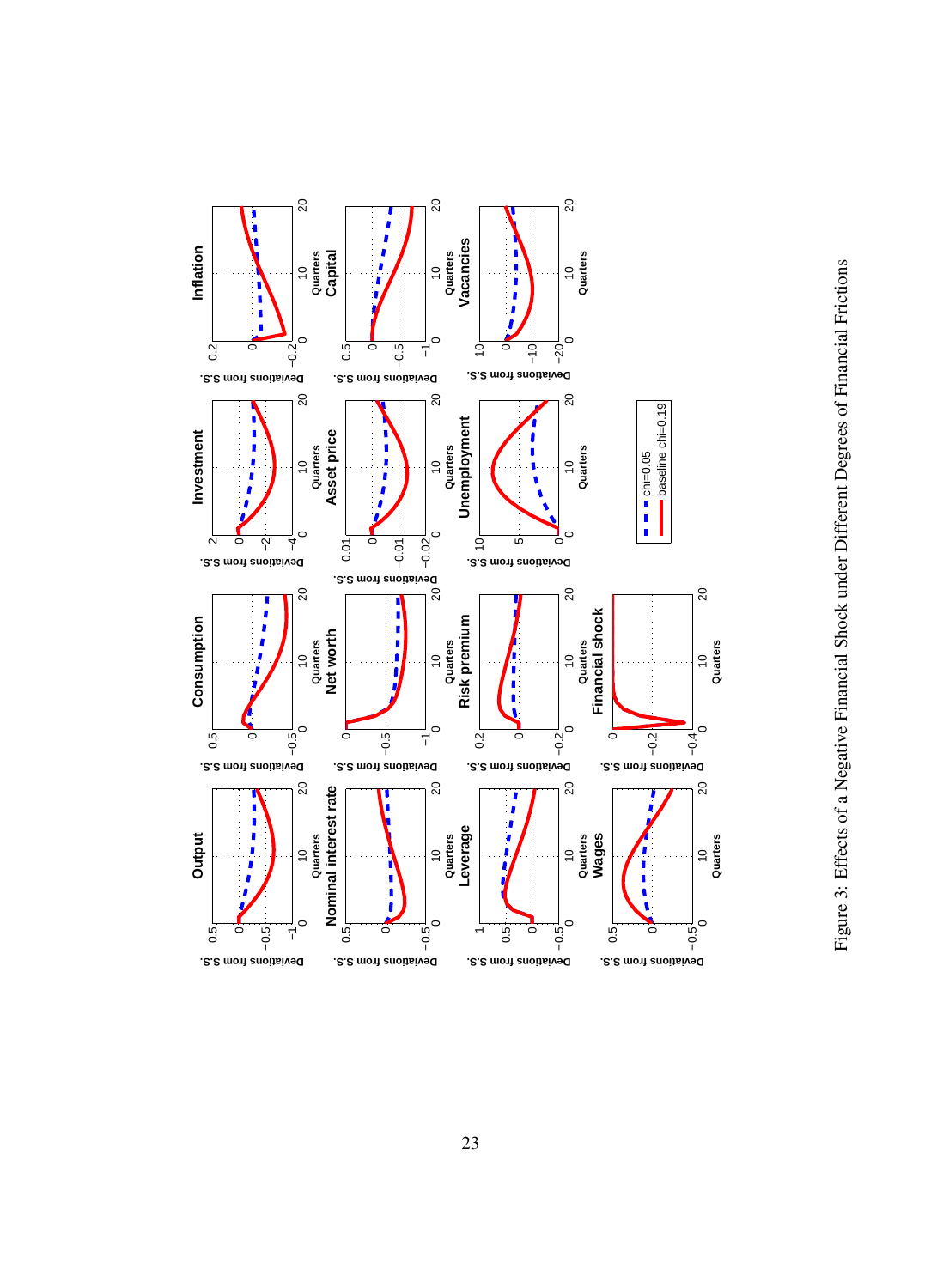

Figure 4: Effects of a Negative Technology Shock under Different Degrees of Financial Frictions Figure 4: Effects of a Negative Technology Shock under Different Degrees of Financial Frictions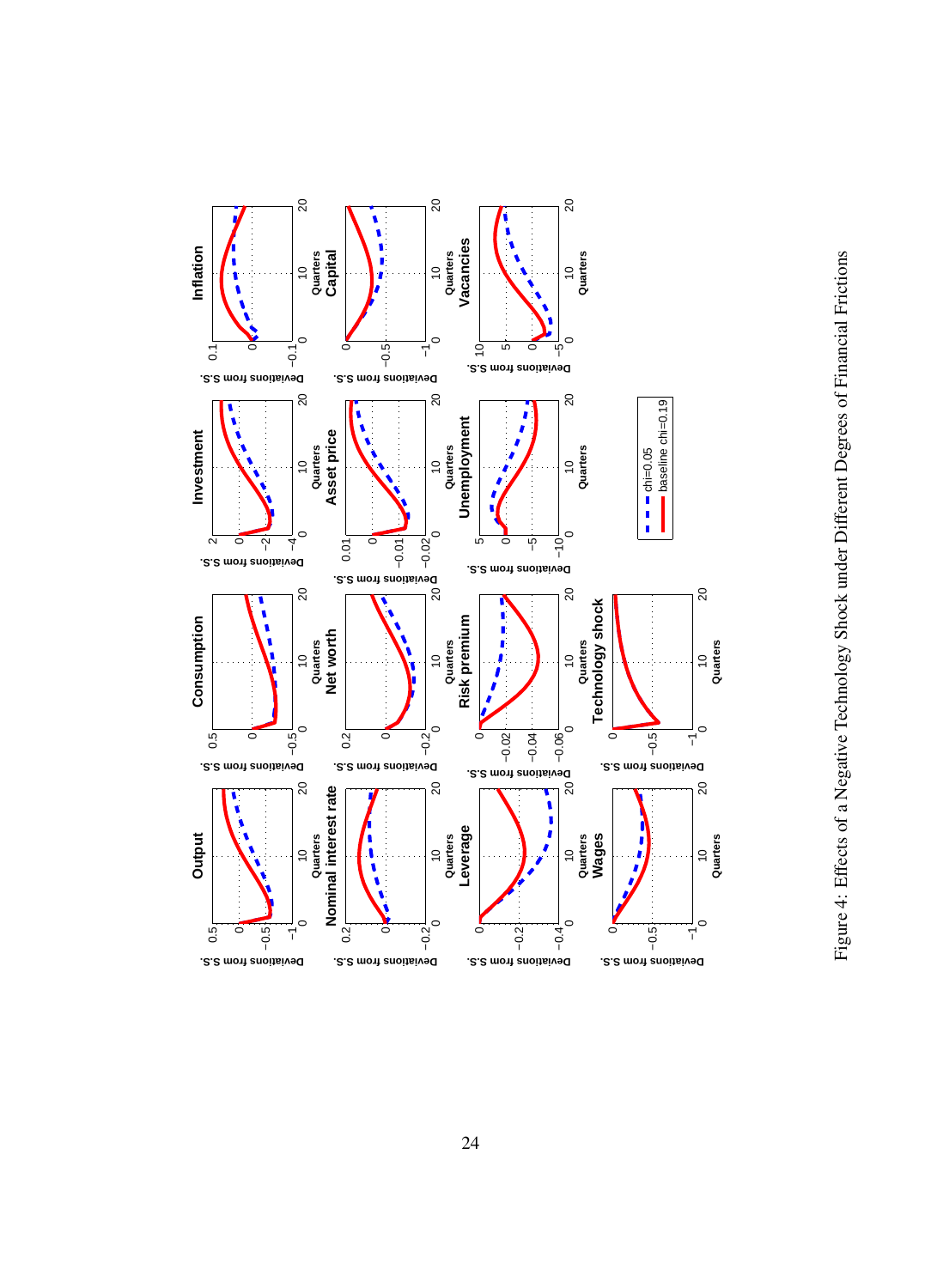# Appendix A: System of Equations

$$
\frac{u'(e_{t}c_t)}{p_t} = \beta r_t \frac{u'(e_{t+1}c_{t+1})}{p_{t+1}}
$$
  
\n
$$
E_t r_{t+1}^k = \frac{E_t[p_{t+1}^w \alpha_{k+1}^{u+1} + q_{t+1}(1-\delta)]}{q_t}
$$
  
\n
$$
E_t r_{t+1}^k = E_t \frac{r_t^v s_t}{1 + \pi_{t+1}}
$$
  
\n
$$
N_{t+1} = \eta^c \gamma_t [r_t^k q_{t-1} k_t - \frac{r_{t-1}^n s_{t-1}}{1 + \pi_t} (q_{t-1} k_t - N_t)]
$$
  
\n
$$
s_t = (\frac{q_t k_{t+1}}{N_{t+1}}) \times
$$
  
\n
$$
k_{t+1} = (1 - \delta) k_t + \tau_t i_t
$$
  
\n
$$
q_t \tau_t = 1 + \xi (\frac{i_t}{k_t} - \delta)
$$
  
\n
$$
m_t = u_t^{\sigma} v_t^{1-\sigma}
$$
  
\n
$$
n_{t+1} = \rho n_t + m_t
$$
  
\n
$$
u_t = 1 - n_t
$$
  
\n
$$
x_t = \frac{q_t^l v_t}{n_t}
$$
  
\n
$$
\kappa x_t(i) = \beta E_t \Lambda_{t,t+1} [p_{t+1}^l a - \frac{w_{t+1}^n(i)}{p_{t+1}} + \frac{\kappa}{2} x_{t+1}(i)^2 + \rho \kappa x_{t+1}(i)]
$$
  
\n
$$
w_t^{llex} = \eta (p_t^l + \frac{\kappa}{2} x_t^2 + \kappa s_{t+1}^l x_t) + (1 - \eta) \bar{b}
$$
  
\n
$$
w_t^{llex} = \eta (p_t^l + \frac{\kappa}{2} x_t^2 + \kappa s_{t+1}^l x_t) + (1 - \eta) \bar{b}
$$
  
\n
$$
\omega_t^{llex}(i) = w_t^{llex} + \eta [\frac{\kappa}{2} (x_t^2(i) - x_t^2) + \kappa s_{t+1}^l (x_t(i) - x_t)]
$$
  
\n
$$
+ (1 - \eta) s_{t+1}^l \beta \Lambda_{t,t+
$$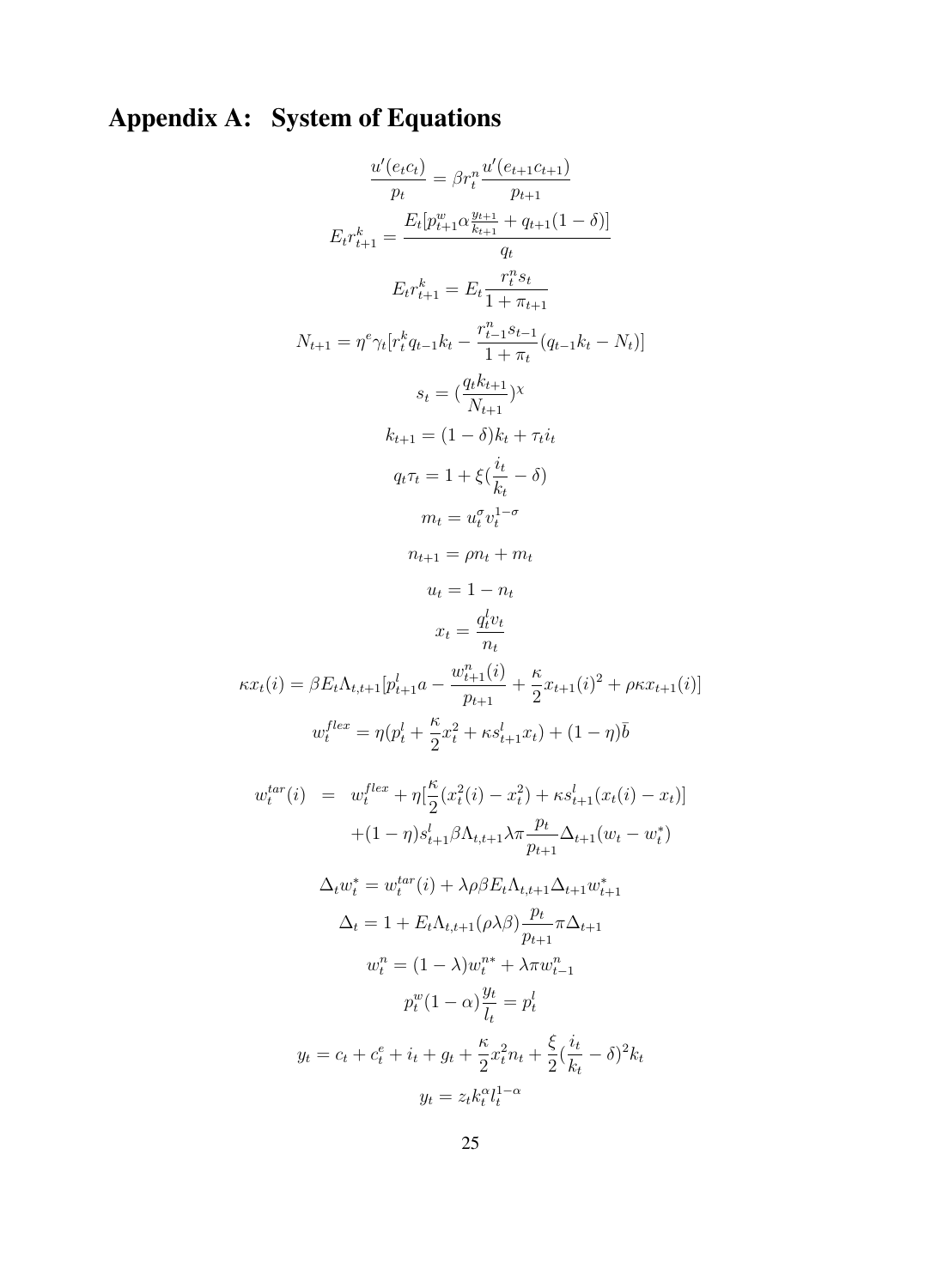$$
p_t^* = \left(\frac{\varepsilon}{\varepsilon - 1}\right) \frac{E_t \sum_{i=0}^{\infty} \nu^i \Delta_{i, t+i} mc_{t+1} y_{t+i} (\frac{1}{p_{t+i}})^{-\varepsilon}}{E_t \sum_{i=0}^{\infty} \nu^i \Delta_{i, t+i} y_{t+i} (\frac{1}{p_{t+i}})^{1-\varepsilon}}
$$
  

$$
p_t = [\nu p_{t-1}^{1-\varepsilon} + (1-\nu)(p_t^*)^{1-\varepsilon}]^{\frac{1}{1-\varepsilon}}.
$$
  

$$
\frac{r_t^n}{r^n} = \left(\frac{r_{t-1}^n}{r^n}\right)^{\rho_r} \left(\frac{\pi_t}{\pi}\right)^{\rho_{\pi}} \left(\frac{y_t}{y}\right)^{\rho_y} \left(1 - \rho_r e^{\epsilon_t^m}\right),
$$

# Appendix B: Log-Linearized System of Equations

$$
\hat{\lambda}_{t} = \hat{r}_{t} + \hat{\lambda}_{t+1} - E_{t}\hat{\pi}_{t+1}
$$
\n
$$
\hat{\lambda}_{t} = \hat{u}_{c} + \hat{e}_{t}
$$
\n
$$
E_{t}\hat{R}_{t+1}^{k} = \frac{mc\alpha_{k}^{y}}{mc\alpha_{k}^{y} + q(1-\delta)}(m\hat{c}_{t+1} + \hat{y}_{t+1} - \hat{k}_{t+1}) + \frac{(1-\delta)}{mc\alpha_{k}^{y} + q(1-\delta)}\hat{q}_{t+1} - \hat{q}_{t}
$$
\n
$$
E_{t}\hat{R}_{t+1}^{k} = \hat{r}_{t} + \hat{s}_{t} - E_{t}\hat{\pi}_{t+1}
$$
\n
$$
\hat{n}w_{t+1} = \frac{k}{N}\hat{R}_{t}^{k} - (\frac{k}{N} - 1)(\hat{r}_{t-1} + \hat{s}_{t-1} - \hat{\pi}_{t}) + n\hat{w}_{t} + \hat{\gamma}_{t}
$$
\n
$$
\hat{s}_{t} = \chi(\hat{q}_{t} + \hat{k}_{t+1} - \hat{n}_{t+1})
$$
\n
$$
\hat{k}_{t+1} = (1 - \delta)\hat{k}_{t} + \delta\hat{\tau}_{t}
$$
\n
$$
\hat{q}_{t} = \xi\delta(\hat{i}_{t} - \hat{k}_{t}) - \hat{\tau}_{t}
$$
\n
$$
\hat{m}_{t} = \hat{\sigma}\hat{u}_{t} + (1 - \sigma)\hat{v}_{t}
$$
\n
$$
\hat{n}_{t} = \rho\hat{n}_{t} + (1 - \rho)\hat{m}_{t}
$$
\n
$$
\hat{u}_{t} = -\frac{n}{u}\hat{n}_{t}
$$
\n
$$
\hat{x}_{t} = \frac{d_{t}^{t}}{u} + \hat{v}_{t} - \hat{n}w_{t}
$$
\n
$$
\hat{x}_{t} = E_{t}\hat{\Lambda}_{t,t+1} + (\frac{\beta}{\kappa x})(pE_{t}\hat{p}_{t+1}^{t} - wE_{t}\hat{w}_{t+1}) + \beta(x + \rho)E_{t}\hat{x}_{t+1}
$$
\n
$$
\hat{w}_{t}^{free} = \frac{\eta p^{t}}{w}\hat{p}_{t}^{i} + \frac{\eta\kappa x(x + s)}{w}\hat{x}_{t} + \frac{\eta\
$$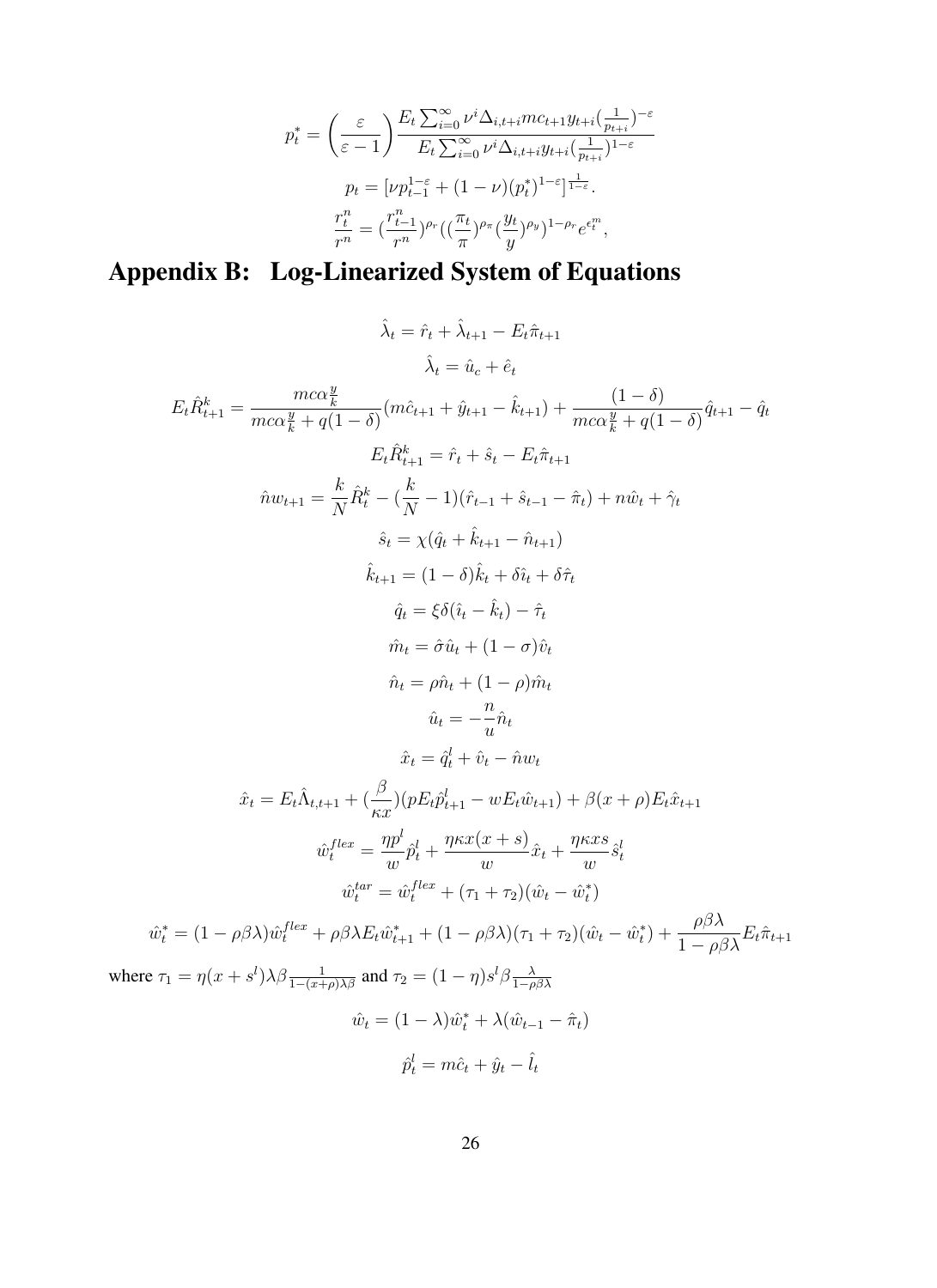$$
\hat{y}_t = \frac{c}{y}\hat{c}_t + \frac{i}{y}\hat{i}_t + \frac{g}{y}\hat{g}_t + \frac{\kappa x^2 n}{y}(\hat{x}_t + \frac{\hat{n}_t}{2})
$$

$$
\hat{y}_t = \hat{z}_t + \alpha \hat{k}_t + (1 - \alpha)\hat{l}_t
$$

$$
\hat{r}_t^n = \rho_r \hat{r}_{t-1}^n + (1 - \rho_r)(\rho_\pi \hat{n}_t + \rho_y \hat{y}_t) + \hat{\varepsilon}_t^n
$$

# Appendix C: Steady States

$$
\pi = 1
$$
  
\n
$$
mc = \frac{\epsilon - 1}{\epsilon}
$$
  
\n
$$
r^n = \frac{\pi}{\beta}
$$
  
\n
$$
r^k = \frac{1}{\eta^e}
$$
  
\n
$$
s = \frac{r^k}{r^n/\pi}
$$
  
\n
$$
q = 1
$$
  
\n
$$
i = \delta k
$$
  
\n
$$
\frac{y}{k} = \frac{r^k - (1 - \delta)}{\alpha mc}
$$
  
\n
$$
\frac{l}{k} = (\frac{y}{k})^{-(1/1-\alpha)}
$$
  
\n
$$
\frac{y}{l} = \frac{y}{k} / \frac{l}{k}
$$
  
\n
$$
p^l = (1 - \alpha)mc\frac{y}{l}
$$
  
\n
$$
n = \frac{s^l}{1 - \rho + s^l}
$$
  
\n
$$
u = 1 - n
$$
  
\n
$$
x = s^l u/n
$$
  
\n
$$
x(i) = x
$$
  
\n
$$
m = s^l u
$$
  
\n
$$
v = \frac{m}{q^l}
$$
  
\n
$$
\sigma^m = \frac{m}{u^{\sigma}v^{1-\sigma}}
$$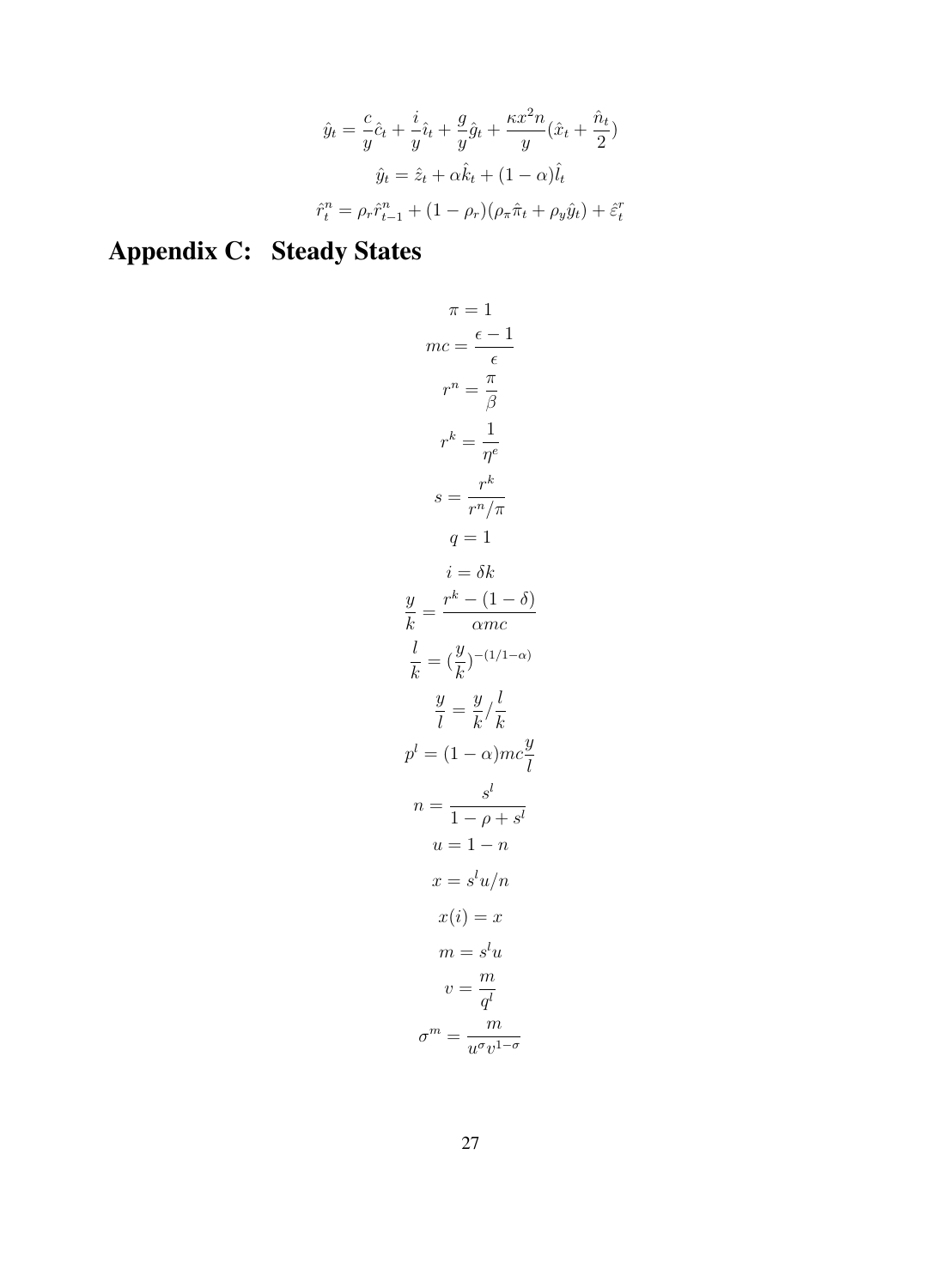$\kappa$  and w are solved from the following two steady-state conditions:

where

$$
\kappa x = \beta (p^{l} - w + \frac{\kappa}{2}x^{2} + \rho \kappa x)
$$
  
\n
$$
w = \eta (p^{l} + \frac{\kappa}{2}x^{2} + s^{l}\kappa x) + (1 - \eta)\bar{b}
$$
  
\n
$$
\tilde{b} = \bar{b}/(p^{l} + \frac{\kappa}{2}x^{2})
$$
  
\n
$$
w^{flex} = w^{tar} = w^{*} = w
$$
  
\n
$$
l = n
$$
  
\n
$$
y = \frac{y}{l}l
$$
  
\n
$$
k = l/(l/k)
$$
  
\n
$$
N = k(N/k)
$$
  
\n
$$
i = (i/k)k
$$
  
\n
$$
c = y - i - (\frac{\kappa}{2})x^{2}n
$$
  
\n
$$
\lambda = 1/c
$$
  
\n
$$
X = \frac{\lambda mcy}{1 - \nu_{p}\beta\pi^{\epsilon}}
$$
  
\n
$$
Y = \frac{\lambda y}{1 - \nu_{p}\beta\pi^{\epsilon-1}}
$$
  
\n
$$
p^{*} = (\frac{1 - \nu_{p}p^{\epsilon-1}}{1 - \nu_{p}})^{1/(1-\epsilon)}
$$

# Appendix D: Tables from Zhang (2011)

Table D1: Prior and Posterior Distribution of Structural Parameters: United States (Zhang 2011)

|                             |              | Prior                | Posterior distribution |          |          |       |  |
|-----------------------------|--------------|----------------------|------------------------|----------|----------|-------|--|
|                             |              | distribution         | Mode                   | Mean     | 5%       | 95%   |  |
| Risk premium elasticity     |              | gamma (0.05,0.02)    | 0.230                  | 0.240    | 0.203    | 0.288 |  |
| Calvo wage parameter        |              | beta $(0.67, 0.05)$  | 0.810                  | 0.806    | 0.777    | 0.833 |  |
| Calvo price parameter       | $\nu$        | beta $(0.67, 0.05)$  | 0.538                  | 0.530    | 0.470    | 0.590 |  |
| Capital adj. cost parameter |              | norm $(0.25, 0.05)$  | 0.217                  | 0.216    | 0.144    | 0.292 |  |
| Taylor rule inertia         | $\rho_r$     | beta $(0.75, 0.1)$   | 0.275                  | 0.292    | 0.213    | 0.372 |  |
| Taylor rule inflation       | $\rho_{\pi}$ | gamma $(1.5, 0.1)$   | 1.675                  | 1.685    | 1.562    | 1.782 |  |
| Taylor rule output gap      | $\rho_u$     | norm $(0.125, 0.15)$ | $-0.006$               | $-0.007$ | $-0.022$ | 0.008 |  |